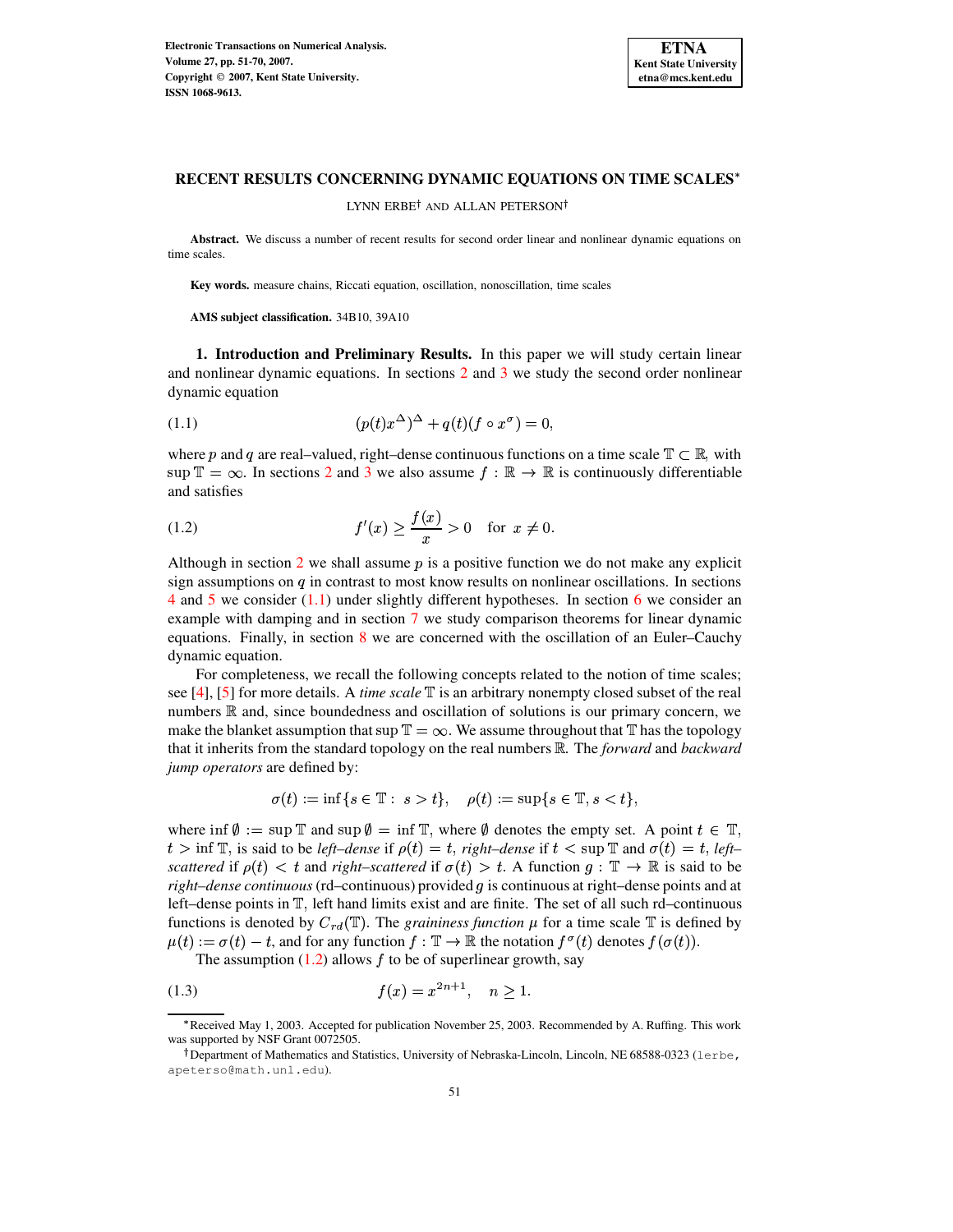<span id="page-1-5"></span>In sections [4](#page-4-0) and [5](#page-8-0) we assume the nonlinearity has the property

$$
(1.4) \t xf(x) > 0 \text{ and } |f(x)| \ge K|x| \text{ for } x \ne 0, \text{ for some } K > 0.
$$

This essentially says that the equation is, in some sense, not too far from being linear.

We shall see that one may relate oscillation and boundedness of solutions of the nonlinear equation  $(1.1)$  to the linear equation

<span id="page-1-3"></span>
$$
(1.5) \qquad (p(t)x^{\Delta})^{\Delta} + \lambda q(t)x^{\sigma} = 0,
$$

where  $\lambda > 0$ , for which many oscillation criteria are known (see e.g. [\[1\]](#page-18-0), [\[3\]](#page-18-1), [\[4\]](#page-19-0), [\[6\]](#page-19-2), [\[8\]](#page-19-3), [\[11\]](#page-19-4), [\[18\]](#page-19-5), and [\[20\]](#page-19-6)). In particular, we will obtain the time scale analogues of the results due to Erbe [\[10\]](#page-19-7) for the continuous case  $\mathbb{T} = \mathbb{R}$ . We shall restrict attention to solutions of [\(1.1\)](#page-0-0) which exist on some interval of the form  $[T_x, \infty)$ . where  $T_x \in \mathbb{T}$  may depend on the particular solution.

On an arbitrary time scale  $T$ , the usual chain rule from calculus is no longer valid (see Bohner and Peterson [\[4\]](#page-19-0), pp 31). One form of the extended chain rule, due to S. Keller [\[26\]](#page-19-8) and generalized to measure chains by C. Pötzsche  $[31]$ , is as follows. (See also Bohner and Peterson  $[4]$ , pp 32.)

LEMMA 1.1. Assume  $g : \mathbb{T} \to \mathbb{R}$  is delta differentiable on  $\mathbb{T}$ . Assume further that  $f: \mathbb{R} \to \mathbb{R}$  is continuously differentiable. Then  $f \circ g: \mathbb{T} \to \mathbb{R}$  is delta differentiable and *satisfies*

(1.6) 
$$
(f \circ g)^{\Delta}(t) = \left\{ \int_0^1 f'(g(t) + h\mu(t)g^{\Delta}(t))dh \right\} g^{\Delta}(t).
$$

We shall also need the following integration by parts formula (cf. [\[4\]](#page-19-0)), which is a simple consequence of the product rule and which we formulate as follows:

LEMMA 1.2. Let  $a, b \in \mathbb{T}$  and assume  $f^{\Delta}, g^{\Delta} \in C_{rd}$ . Then

(1.7) 
$$
\int_a^b f(\sigma(t))g^{\Delta}(t)\Delta t = [f(t)g(t)]_a^b - \int_a^b f^{\Delta}(t)g(t)\Delta t.
$$

<span id="page-1-0"></span>**2. A Nonlinear Dynamic Equation.** Before stating our next results, we recall that a solution of equation [\(1.1\)](#page-0-0) is said to be oscillatory on  $[a,\infty)$  in case it is neither eventually positive nor eventually negative. Otherwise, the solution is said to be nonoscillatory. Equation [\(1.1\)](#page-0-0) is said to be oscillatory in case all of its solutions are oscillatory. Since  $p(t) > 0$  we shall consider both cases

<span id="page-1-2"></span>(2.1) 
$$
\int_{a}^{\infty} \frac{1}{p(t)} \Delta t = \infty
$$

and

$$
(2.2)\qquad \qquad \int_a^\infty \frac{1}{p(t)} \Delta t < \infty.
$$

<span id="page-1-4"></span><span id="page-1-1"></span>We also introduce the following condition:

(2.3) 
$$
\liminf_{t \to \infty} \int_T^t q(s) \Delta s \ge 0 \text{ and } \neq 0
$$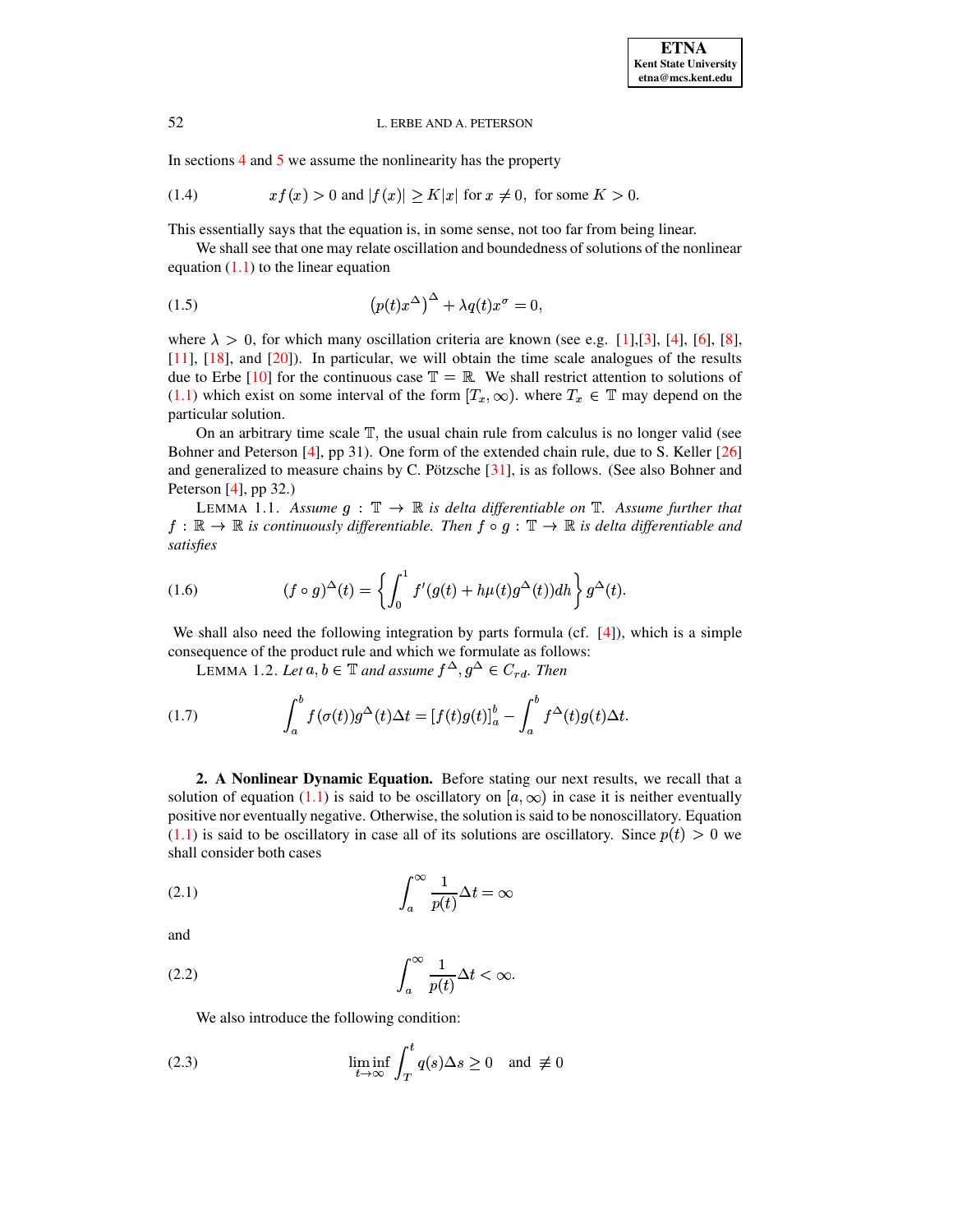for all large T. It can be shown that [\(2.3\)](#page-1-1) implies either  $\int_{\alpha}^{\infty} q(s) \Delta s = +\infty$  or that

$$
\int_T^{\infty} q(s) \Delta s = \lim_{t \to \infty} \int_T^t q(s) \Delta s
$$

exists and satisfies  $\int_T^{\infty} q(s) \Delta s \ge 0$  for all large T.

We have the following lemma which describes the behavior of a nonoscillatory solution of  $(1.1)$  for the case when  $(2.1)$  and  $(2.3)$  hold. The following results in this section appear in [\[17\]](#page-19-10).

<span id="page-2-6"></span>LEMMA 2.1. *Let be a nonoscillatory solution of* [\(1.1\)](#page-0-0) *and assume conditions* [\(2.1\)](#page-1-2) *and* [\(2.3\)](#page-1-1) *hold. Then there exists*  $T_1 \geq T$  *such that* 

$$
x(t)x^{\Delta}(t) > 0 \quad \text{for} \quad t \ge T_1.
$$

The first result is a boundedness result for  $(1.1)$ .

<span id="page-2-2"></span>THEOREM 2.2. Let  $\lambda > 0$  and assume that Equation [\(1.5\)](#page-1-3) is oscillatory. Assume that  $(1.2)$  *holds* and let x be a nonoscillatory solution of  $(1.1)$  with  $x(t)x^{\Delta}(t) > 0$  for all  $t \geq T_0$ . *Then*

(2.4) 
$$
\lim_{t \to \infty} \frac{f(x(t))}{x(t)} := \gamma \leq \lambda.
$$

<span id="page-2-5"></span>COROLLARY 2.3. Let  $\lambda > 0$  and assume that Equation [\(1.5\)](#page-1-3) is oscillatory and [\(2.1\)](#page-1-2) *and* [\(2.3\)](#page-1-1) *hold. Suppose that is a nonoscillatory solution of the generalized Emden–Fowler equation*

<span id="page-2-4"></span>(2.5) 
$$
(p(t)x^{\Delta})^{\Delta} + q(t)(x^{\sigma})^{2n+1} = 0.
$$

*Then*

$$
\lim_{t\to\infty}|x(t)|=\gamma\leq(\lambda)^{\frac{1}{2n}}.
$$

<span id="page-2-3"></span>THEOREM 2.4. Assume that Equation [\(1.5\)](#page-1-3) is oscillatory for all  $\lambda > 0$  and suppose that [\(1.2\)](#page-0-1)*,* [\(2.1\)](#page-1-2)*, and* [\(2.3\)](#page-1-1) *hold. Then all solutions of* [\(1.1\)](#page-0-0) *oscillate.*

The next theorem deals with the case when  $(2.2)$  holds.

THEOREM 2.5. Assume that Equation [\(1.5\)](#page-1-3) is oscillatory for all  $\lambda > 0$  and suppose that [\(1.2\)](#page-0-1)*,* [\(2.2\)](#page-1-4)*, and* [\(2.3\)](#page-1-1) *hold. In addition, assume that*

(2.6) 
$$
\int_T^{\infty} \frac{1}{p(s)} \int_T^s q(\eta) \Delta \eta \Delta s = \infty.
$$

<span id="page-2-0"></span>*Then every solution of*  $(1.1)$  *is either oscillatory or converges to zero on*  $[a, \infty)$ .

**3. Examples.** Clearly, equation [\(1.5\)](#page-1-3) is oscillatory iff equation

(3.1) 
$$
\left(\frac{1}{\lambda}p(t)x^{\Delta}\right)^{\Delta} + q(t)x^{\sigma} = 0
$$

is oscillatory. It was shown in Erbe [\[11,](#page-19-4) Corollary 7] (see also Bohner and Peterson [\[4\]](#page-19-0)) that

<span id="page-2-1"></span>
$$
(3.2)\qquad \qquad (p(t)x^{\Delta})^{\Delta} + q(t)x^{\sigma} = 0
$$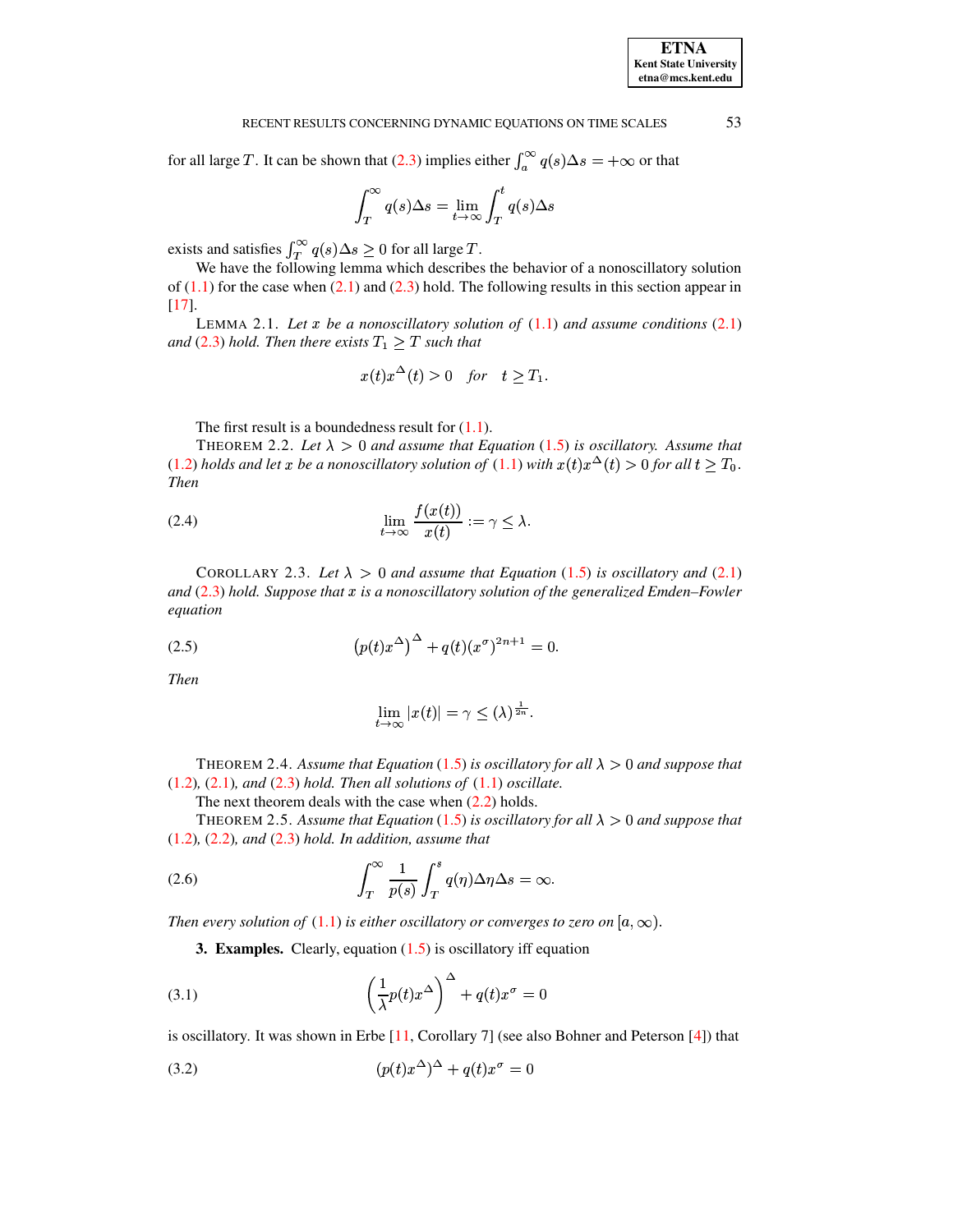is oscillatory if there exists a sequence  $\{t_k\} \subset \mathbb{T}$  with  $\lim_{k \to \infty} t_k = \infty$  and  $\mu(t_k) > 0$  such that

(3.3) 
$$
\limsup_{k\to\infty}\left(Q(t_k)-\frac{p(t_k)}{\mu(t_k)}\right)=\infty,
$$

where  $Q(t) := \int_{\tau}^{t} q(s) \Delta s$ . We can therefore conclude that all solutions of [\(1.1\)](#page-0-0) oscillate in case  $(1.4)$ ,  $(2.1)$ , and  $(2.3)$  hold along with

<span id="page-3-0"></span>(3.4) 
$$
\limsup_{k \to \infty} \left( Q(t_k) - \frac{p(t_k)}{\lambda \mu(t_k)} \right) = \infty,
$$

for all  $\lambda > 0$ . We note that there is no assumption on the boundedness of p and  $\mu$ . If [\(1.2\)](#page-0-1),  $(2.2)$ , and  $(2.3)$  hold along with  $(3.4)$ , then every solution on  $(1.1)$  oscillates or converges to zero. One may also apply averaging techniques or the telescoping principle to give some more sophistcated results (see Erbe, Kong, and Kong [\[13\]](#page-19-11) and Erbe [\[10\]](#page-19-7)).

As a second example, suppose that  $\mathbb T$  is such that there exists a sequence of points  $t_k \in \mathbb T$ with  $t_k \to \infty$  and positive numbers M, K such that  $p(t_k) \leq M$  and  $\mu(t_k) \geq K$ . Then if  $(1.2)$  and  $(2.3)$  hold and  $\sum_{i=1}^{\infty} \mu(t_k) q(t_k) = \infty$  it follows from results of Erbe, Kong, and Kong [\[13,](#page-19-11) Corollary 4.1] that all solutions of [\(1.5\)](#page-1-3) are oscillatory for  $\lambda > 0$ . Consequently, all solutions of  $(1.1)$  are oscillatory.

As a third example, we consider a particular example for the case when  $\mathbb{T} = \mathbb{Z}$ . If f has the form of [\(1.3\)](#page-0-2) (i.e.,  $f(x) = x^{2n+1}$ ),  $p(t) \equiv 1$ , and  $q(t) = \frac{p}{t a f(t)}$ , then it is known that equation [\(3.2\)](#page-2-1) is oscillatory if  $\beta > \frac{1}{4}$ , and is nonoscillatory if  $\beta \leq \frac{1}{4}$ . Since in this case [\(2.3\)](#page-1-1) holds trivially, it follows from Theorem [2.2](#page-2-2) that all nonoscillatory solutions of  $(1.1)$  satisfy  $\lim_{t\to\infty} |x(t)| \leq (\frac{1}{4})^{\frac{1}{2n}}.$ 

REMARK 3.1. *From Theorem 4.64 in [\[4\]](#page-19-0) (Leighton–Wintner Theorem) it follows that equation* [\(1.5\)](#page-1-3) *is oscillatory for all*  $\lambda > 0$  *if* 

<span id="page-3-1"></span>(3.5) 
$$
\int_{a}^{\infty} \frac{1}{p(t)} \Delta t = \int_{a}^{\infty} q(t) \Delta t = +\infty.
$$

*Since the second condition in* [\(3.5\)](#page-3-1) *implies that* [\(2.3\)](#page-1-1) *holds, Theorem [2.4](#page-2-3) implies that all solutions of the Emden–Fowler equation* [\(2.5\)](#page-2-4) *are oscillatory. That is, the Leighton–Wintner Theorem is valid for* [\(2.5\)](#page-2-4) *and more generally for* [\(1.1\)](#page-0-0) *if* [\(1.2\)](#page-0-1) *holds. We note again that there* are no explicit sign conditions on  $q(t)$ . For the special case when  $\mathbb{T} = \mathbb{Z}$  and [\(1.1\)](#page-0-0) is

<span id="page-3-2"></span>(3.6) 
$$
\Delta^2 x_n + q_n (x_{n+1})^{2m+1} = 0,
$$

where  $m \in \mathbb{N}$ , *it* follows that  $(3.6)$  *is oscillatory if* 

<span id="page-3-3"></span>
$$
\sum_{n=1}^{\infty} q_n = +\infty.
$$

*That is* [\(3.7\)](#page-3-3) *implies that the linear equation*

<span id="page-3-4"></span>
$$
\Delta^2 x_n + \lambda q_n x_{n+1} = 0
$$

*is oscillatory for* all  $\lambda > 0$  *and so oscillation of* [\(3.6\)](#page-3-2) *is a consequence of Theorem* [2.4.](#page-2-3) *If we* consider equation [\(3.8\)](#page-3-4) with  $\lambda = 1$ , then Theorem 4.51 of [\[4\]](#page-19-0) (see also [\[18\]](#page-19-5)) implies that  $(3.6)$  *is oscillatory if for any*  $k \geq 1$  *there exists*  $k_1 \geq k$  *such that* 

$$
\lim_{n \to \infty} \sum_{j=k_1}^n q_j \ge 1.
$$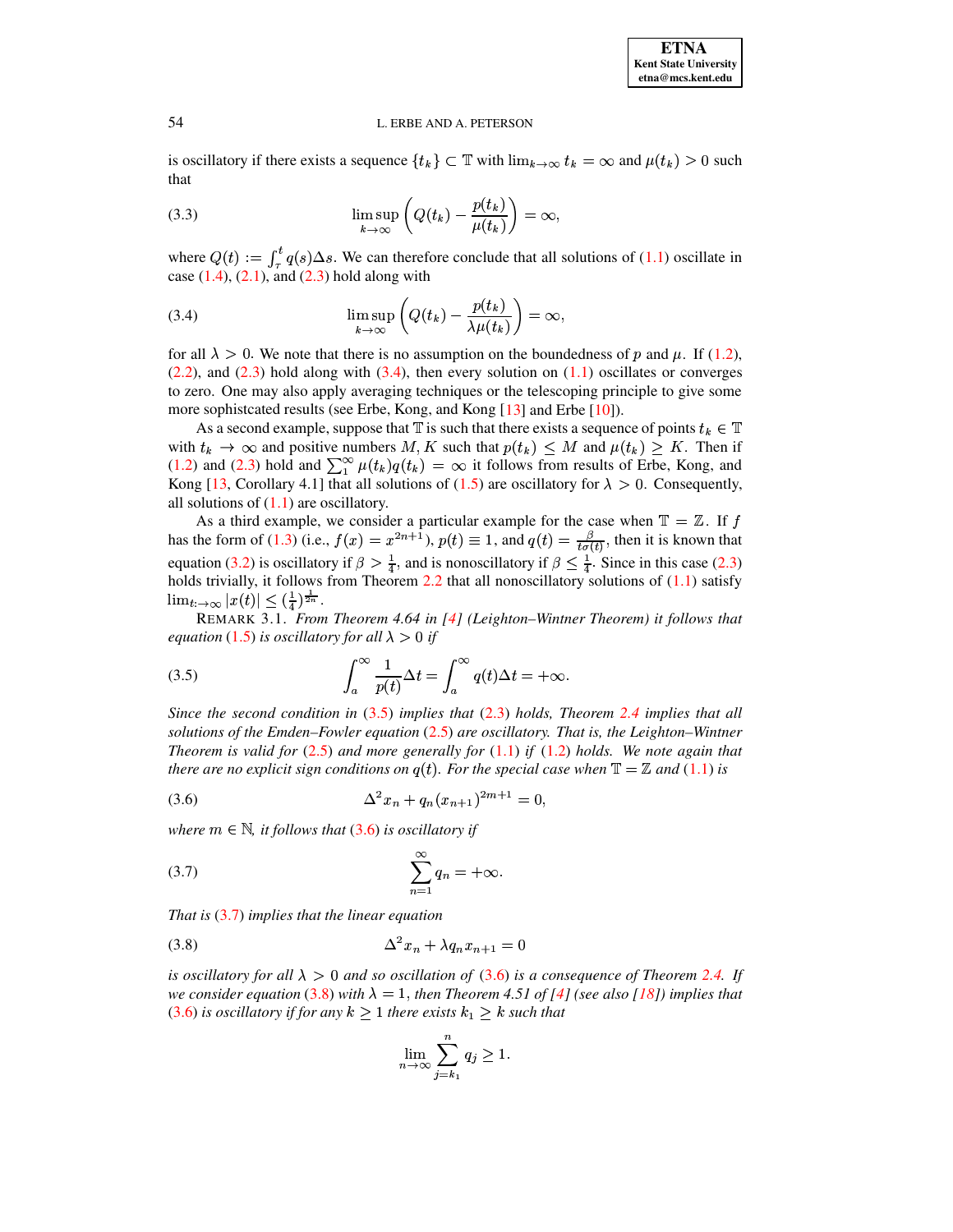*Consequently, by Corollary [2.3,](#page-2-5) all nonoscillatory solutions of* [\(3.6\)](#page-3-2) *satisfy*

$$
\lim_{n \to \infty} |x_n| \le 1.
$$

<span id="page-4-0"></span>**4. Nonlinear Dynamic Equation with Positive**  $q(t)$ . In this section we shall consider the nonlinear dynamic equation  $(1.1)$  under some different hypotheses. We assume that both p, q are positive, real–valued right–dense continuous functions, and  $f : \mathbb{R} \to \mathbb{R}$  is continuous and satisfies  $(1.4)$ , and we shall again consider the two cases  $(2.1)$  and  $(2.2)$ .

In Došlý and Hilger  $[8]$ , the authors consider the second order linear dynamic equation  $(1.5)$   $\lambda = 1$  and give necessary and sufficient conditions for oscillation of all solutions on unbounded time scales. Often, however, the oscillation criteria require additional assumptions on the unknown solutions, which may not be easy to check.

In Erbe and Peterson [\[18\]](#page-19-5), the authors consider the same equation and suppose that there exists  $t_0 \in \mathbb{T}$ , such that  $p(t)$  is bounded above on  $[t_0, \infty)$ ,  $h_0 = \inf \{ \mu(t) : t \in [t_0, \infty) \} > 0$ , and showed via Riccati techniques that

$$
\int_{t_0}^{\infty} q(t) \Delta t = \infty.
$$

implies that every solution is oscillatory on  $[t_0, \infty)$ . It is clear that the results given in [\[18\]](#page-19-5) cannot be applied when p is unbounded,  $\mu(t) = 0$  and  $q(t) = t^{-\alpha}$  when  $\alpha > 1$ . The papers [\[18\]](#page-19-5) and [\[9\]](#page-19-12) also give additional linear oscillation criteria, and also treat more general situations.

Recently Bohner and Saker  $[6]$  considered  $(1.1)$  and used Riccati techniques to give some sufficient conditions for oscillation when  $(2.1)$  or  $(2.2)$  hold. They obtain some sufficient conditions which guarantee that every solution oscillates or converges to zero.

We use a generalized Riccati transformation technique to obtain several oscillation criteria for  $(1.1)$  when  $(2.1)$  or  $(2.2)$  holds. Our results in this section improve the results given in Došlý and Hilger  $[8]$  and Erbe and Peterson  $[18]$  and complement the results in Bohner and Saker [\[6\]](#page-19-2). Applications to equations to which previously known criteria for oscillation are not applicable are given. In section [6,](#page-9-0) we will apply our results to linear or nonlinear dynamic equations of the form

<span id="page-4-1"></span>(4.1) 
$$
x^{\Delta\Delta}(t) + \alpha(t)x^{\Delta_{\sigma}}(t) + \beta(t)(f \circ x^{\sigma}) = 0
$$

to give some sufficient conditions for oscillation of all their solutions.

We shall first need to briefly discuss the exponential function  $e_p(\cdot, t_0)$ , which is defined to be the unique solution of the IVP

$$
x^\Delta=p(t)x,\quad x(t_0)=1,
$$

where it is assumed that

 $p \in \mathcal{R} := \{f : \mathbb{T} \to \mathbb{R} \text{ is rd-continuous and regressive}\}.$ 

We define

$$
\mathcal{R}^+ := \{ f \in \mathcal{R} : 1 + \mu(t) f(t) > 0, t \in \mathbb{T} \}.
$$

For properties of this exponential function, see Bohner and Peterson [\[4\]](#page-19-0). One such property that we will use is the formula

$$
e_p(\sigma(t), t_0) = [1 + \mu(t)p(t)]e_p(t, t_0).
$$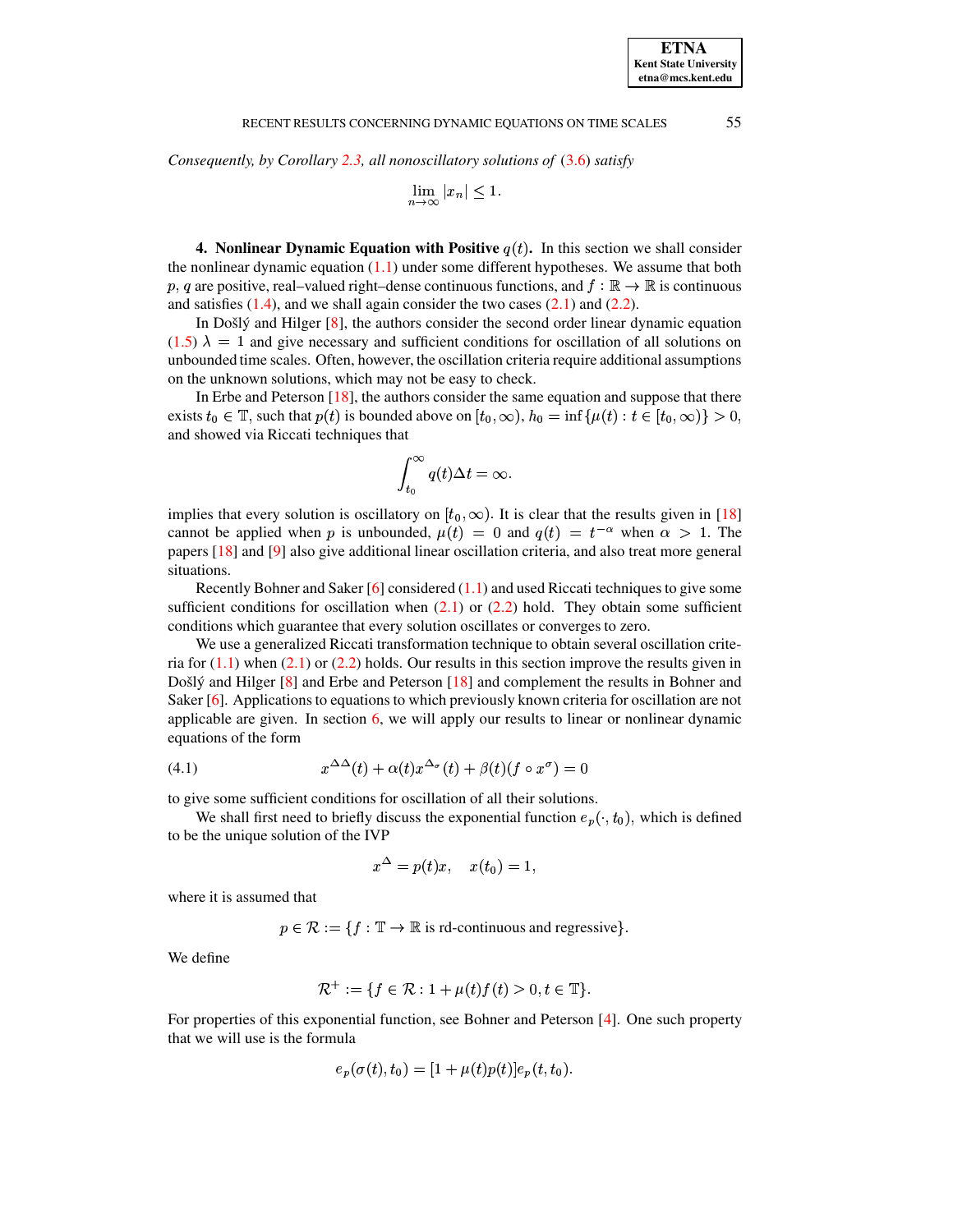| <b>ETNA</b>                  |
|------------------------------|
| <b>Kent State University</b> |
| etna@mcs.kent.edu            |

Also if  $p \in \mathcal{R}$ , then  $e_p(t, s)$  is real-valued and nonzero on  $\mathbb{T}$ . If  $p \in \mathcal{R}^+$ , then  $e_p(t, t_0)$ is always positive. The following results in this section appear in [19].

LEMMA 4.1. Assume that (2.1) holds, and x solves (1.1) with  $x(t) > 0$  for all  $t > t_0$ . Define  $y = px^{\Delta}$ . Then we have

$$
(4.2) \t y^{\Delta}(t) < 0 \quad and \quad 0 \le y(t) \le \frac{x(t)}{\int_{t_0}^t \frac{\Delta s}{p(s)}}, \quad t > t_0
$$

and

(4.3) 
$$
0 \le \frac{x^{\Delta}(t)}{x(t)} \le \frac{1}{p(t) \int_{t_0}^t \frac{\Delta s}{p(s)}}, \quad t > t_0.
$$

Next suppose  $r \in \mathcal{R}$ , assume that  $p \cdot r$  is a differentiable function, and define the auxiliary functions

$$
C(t) = C(t, t_0) := 1 + \frac{\mu(t)}{p(t) \int_{t_0}^t \frac{\Delta s}{p(s)}}, \quad Q_1(t) = Q_1(t, t_0) := \frac{1 + \mu(t)r(t)}{p(t)e_r(t, t_0)},
$$
  

$$
\psi(t) = \psi(t, t_0)) := e_r(\sigma(t), t_0) \left[ K q(t) + \frac{1}{2} (p(t)r(t))^{\Delta} + \frac{r^2(t)p(t)}{4C(t)} \right],
$$
  

$$
Q(t) = Q(t, t_0) := -\frac{r(t)(1 + \mu(t)r(t))}{C(t)} + r(t),
$$

for  $t > t_0$ . We also introduce the following condition

<span id="page-5-0"></span>(A) There exists  $M > 0$  such that  $r(t)e_r(t, t_0)p(t) \leq M$  for all large t.

Our first oscillation result in this section is

THEOREM 4.2. Assume that  $(1.4)$ ,  $(2.1)$ , and  $(A)$  hold. Furthermore, assume that there exists  $r \in \mathbb{R}^+$  such that  $p \cdot r$  is differentiable and such that for any  $t_0 \ge a$  there exists a  $t_1 > t_0$  so that

<span id="page-5-1"></span>(4.4) 
$$
\limsup_{t \to \infty} \int_{t_1}^t H(s) \Delta s = \infty,
$$

where

$$
H(t) = H(t, t_0) = \psi(t) - \frac{Q^2(t)C(t)}{4Q_1(t)},
$$

for  $t > t_0$ . Then equation (1.1) is oscillatory on [a,  $\infty$ ).

From Theorem 4.2, we can obtain different sufficient conditions for oscillation of all solutions of (1.1) by different choices of  $r(t)$ . For instance, let  $r(t) = 0$ , then  $Q(t) = 0$ ,  $e_r(t, t_0) = 1$ , and  $\psi(t) = Kq(t)$  and we get the following well–known result.

COROLLARY 4.3 (Leighton–Wintner Theorem). Assume that (1.4) and (2.1) hold. If

$$
\int_{a}^{\infty} q(s) \Delta s = \infty,
$$

then equation (1.1) is oscillatory on  $[a,\infty)$ .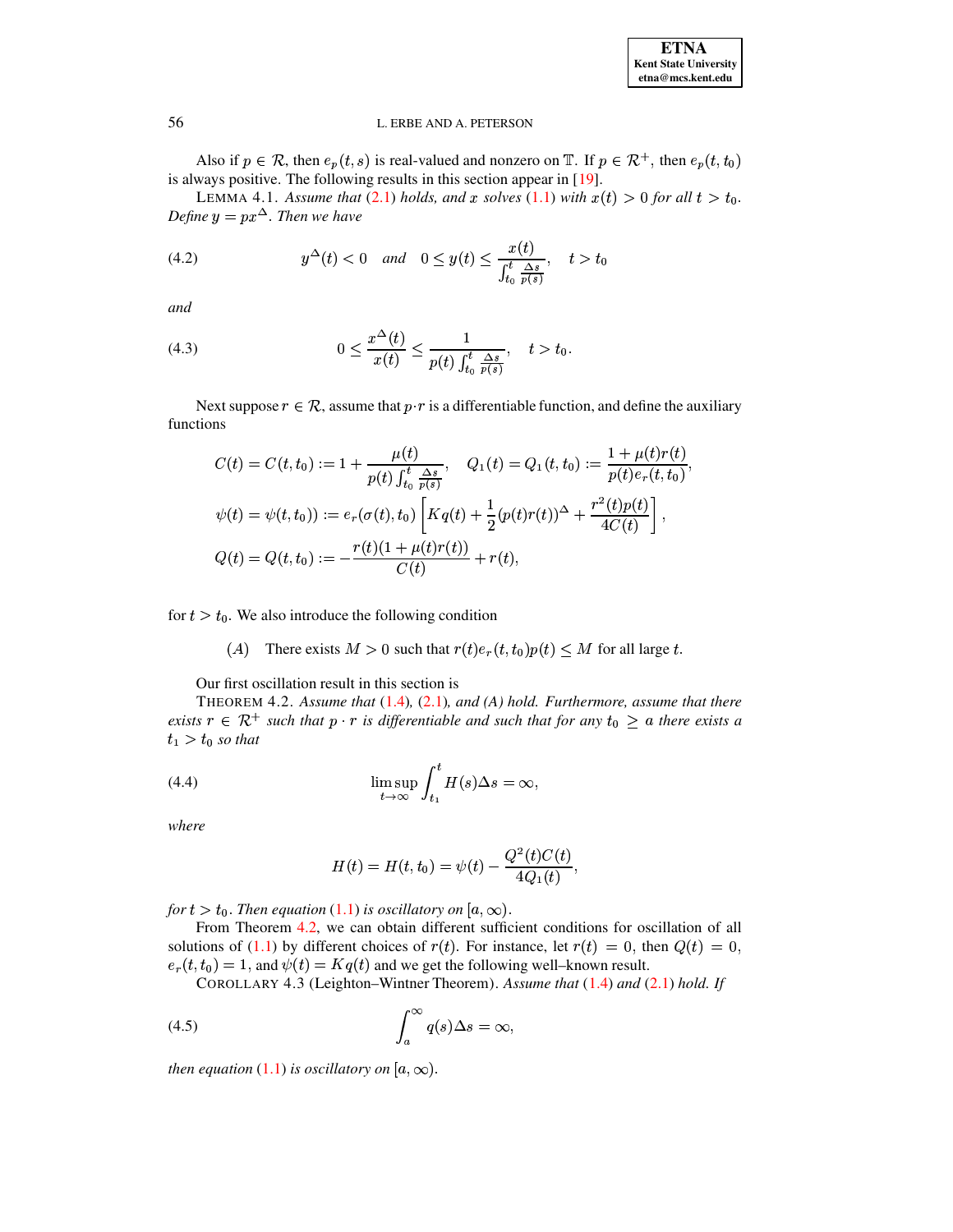<span id="page-6-0"></span>57

If  $r(t) = \frac{1}{t}$ , then  $e_r(t, t_0) = \frac{t}{t_0}$  and it follows that condition (A) holds, provided p is bounded above, and so Theorem 4.2 yields the following result:

<span id="page-6-6"></span>COROLLARY 4.4. Assume  $p$  is bounded above, that  $(1.4)$  and  $(2.1)$  hold, and for any  $t_0 \ge a$  there is a  $t_1 > t_0$  such that

$$
(4.6) \qquad \limsup_{t\to\infty}\int_{t_1}^t \left[\sigma(s)\left[Kq(s)+\left(\frac{p(s)}{2s}\right)^{\Delta}+\frac{p(s)}{4s^2C(s)}\right]-\frac{A^2(s)C(s)}{4B(s)}\right]\Delta s=\infty,
$$

where

$$
A(s) := \frac{-1}{sC(s)} \left( 1 + \frac{1}{s} \mu(s) - C(s) \right), \quad B(s) := \frac{s + \mu(s)}{s^2 p(s)}.
$$

Then (1.1) is oscillatory on  $[a, \infty)$ .

If  $p(t) = 1$  and  $f(x) = x$ , then equation (1.1) reduces to the linear dynamic equation

$$
(4.7) \t\t x^{\Delta\Delta}(t) + q(t)x^{\sigma} = 0
$$

for  $t \in [a, \infty)$ . From Theorem 4.2 we have the following oscillation criterion for equation  $(4.7)$  which improves some of the results in Bohner and Saker [6] and Erbe and Peterson [14].

<span id="page-6-2"></span><span id="page-6-1"></span>COROLLARY 4.5. Assume that (1.4) and (2.1) hold and for any  $t_0 \ge a$  there is a  $t_1 > t_0$ such that

$$
(4.8) \qquad \limsup_{t\to\infty}\int_{t_1}^t\left[\sigma(s)\left[q(s)-\left(\frac{1}{2s\sigma(s)}\right)+\frac{1}{4s^2C_1(s)}\right]-\frac{A_1^2(s)C_1(s)}{4B_1(s)}\right]\Delta s=\infty,
$$

where

<span id="page-6-3"></span>
$$
A_1(s) = \frac{-1}{sC_1(s)} \left( 1 + \frac{1}{s} \mu(s) - C_1(s) \right)
$$
  

$$
B_1(s) = \frac{s + \mu(s)}{s^2}, \quad C_1(s) = 1 + \frac{\mu(s)}{(s - t_0)}
$$

Then equation (4.7) is oscillatory on  $[a,\infty)$ .

EXAMPLE 4.6. Consider the Euler-Cauchy dynamic equation

(4.9) 
$$
x^{\Delta\Delta} + \frac{\gamma}{t\sigma(t)}x^{\sigma} = 0
$$

<span id="page-6-4"></span>for  $t \in [a, \infty)$ . Here  $q(t) = \frac{\gamma}{t\sigma(t)}$ . Then (4.8) in Corollary 4.5 reads

(4.10) 
$$
\limsup_{t \to \infty} \int_{t_1}^t \left[ \left[ \frac{\gamma}{s} - \frac{1}{2s} + \frac{\sigma(s)}{4s^2 C_1(s)} \right] - \frac{A_1^2(s) C_1(s)}{4B_1(s)} \right] \Delta s = \infty.
$$

<span id="page-6-5"></span>If  $\mathbb{T} = \mathbb{R}$ , then the dynamic equation (4.9) is the second order Euler-Cauchy differential equation

(4.11) 
$$
x'' + \frac{\gamma}{t^2}x = 0, \ t \ge 1
$$

and in this case  $\mu(s) = 0$ ,  $\sigma(s) = s$ ,  $C_1(s) = 1$  and  $A_1(s) = 0$ . Therefore (4.10) can be rewritten as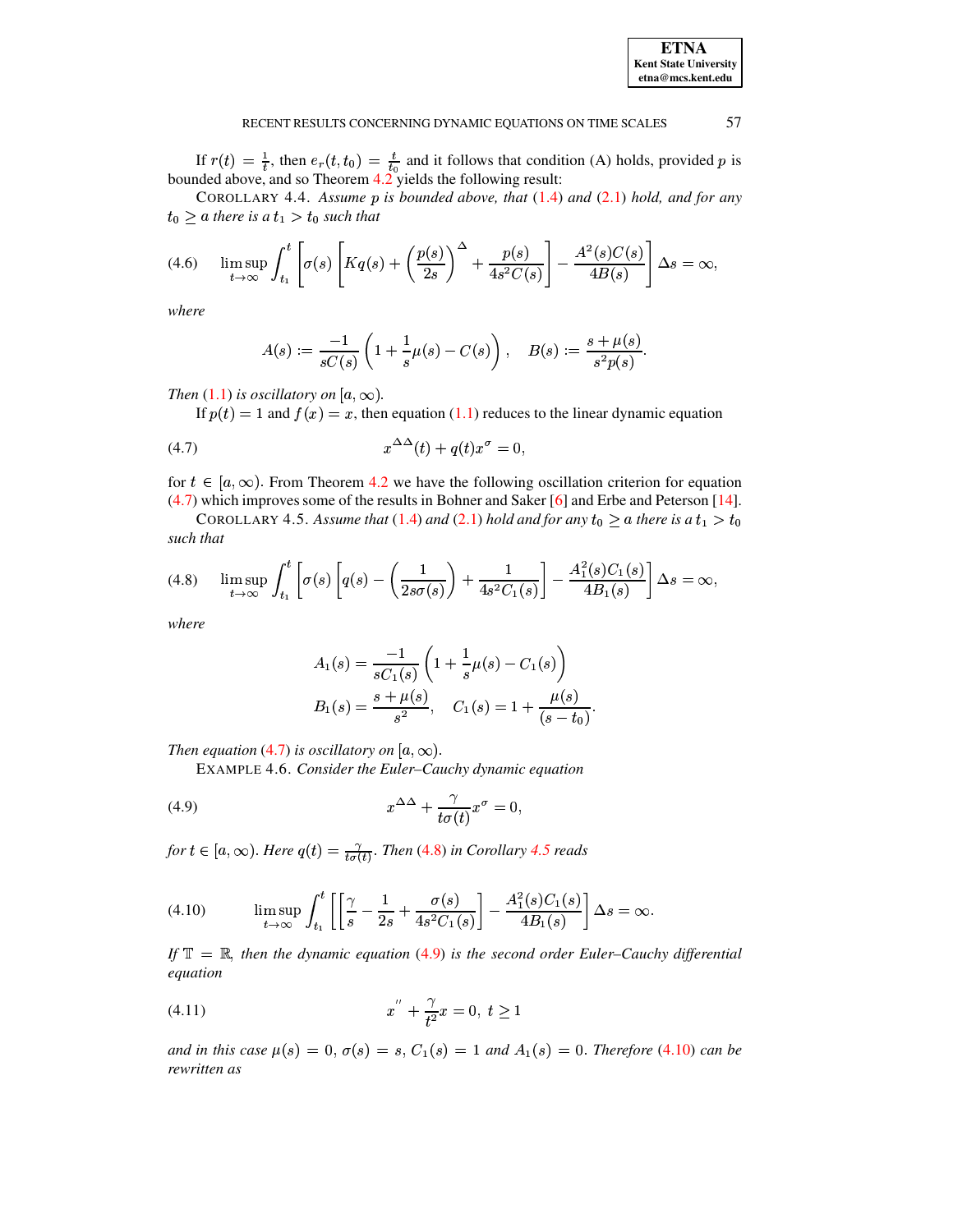$$
\limsup_{t \to \infty} \int_{t_1}^t \left[ \frac{\gamma}{s} - \frac{1}{2s} + \frac{s}{4s^2} \right] \Delta s = \limsup_{t \to \infty} \int_{t_1}^t \left[ \frac{\gamma - \frac{1}{4}}{s} \right] \Delta s = \infty
$$

provided that  $\gamma > \frac{1}{4}$ . Hence every solution of (4.11) oscillates if  $\gamma > \frac{1}{4}$ , which agrees with the well-known oscillatory behavior of  $(4.11)$ , (see Li  $[29]$ ).

If  $\mathbb{T} = \mathbb{Z}$ , then (4.11) is the second order discrete Euler-Cauchy difference equation

(4.12) 
$$
\Delta^2 x_t + \frac{\gamma}{t(t+1)} x_{t+1} = 0, \ t = 1, 2, ...
$$

and we have  $\mu(s) = 1, \sigma(s) = s + 1, C_1(s) = \frac{s - t_0 + 1}{s - t_0}$ 

<span id="page-7-0"></span>
$$
\frac{A_1^2(s)}{B_1(s)} = \frac{t_0^2}{s^2(s+1)(s-t_0+1)^2}.
$$

Therefore  $(4.10)$  can be rewritten as

$$
\limsup_{t \to \infty} \int_{t_1}^{t} \left[ \left[ \frac{\gamma}{s} - \frac{1}{2s} + \frac{s^2 - 1}{4s^3} \right] - \frac{t_0^2}{4s^2(s+1)(s-t_0)(s-t_0+1)} \right] \Delta s
$$
  
= 
$$
\limsup_{t \to \infty} \int_{t_1}^{t} \left[ \frac{\gamma}{s} - \frac{1}{2s} + \frac{1}{4s} \right] \Delta s = \infty.
$$

provided that  $\gamma > \frac{1}{4}$ . Hence every solution of (4.12) oscillates if  $\gamma > \frac{1}{4}$ , which agrees with the well-known oscillatory behavior of  $(4.12)$ . It is known in Zhang and Cheng  $[32]$  that when  $\mu \leq 1/4$ , (4.12) has a nonoscillatory solution. Hence, Theorem 4.2 and Corollary 4.5 are sharp. Note that the results in Došlý and Hilger [8] and Erbe and Peterson  $[18]$  cannot be applied to  $(4.12)$ .

THEOREM 4.7. Assume that  $(1.4)$  and  $(2.1)$  hold. Furthermore, assume that there exists a function  $r \in \mathcal{R}^+$  such that  $p \cdot r$  is differentiable and given any  $t_0 \ge a$  there is a  $t_1 > t_0$ such that

<span id="page-7-2"></span>(4.13) 
$$
\limsup_{t \to \infty} \frac{1}{t^m} \int_{t_1}^t (t-s)^m \left[ \psi(s) - \frac{Q^2(s)C(s)}{4Q_1(s)} \right] \Delta s = \infty,
$$

where  $m$  is a positive integer. Assume further that

<span id="page-7-1"></span>(4.14) 
$$
\left(\frac{1}{t^m}\right) \int_{t_1}^t e_r^{\sigma}(s,t_0) p^{\sigma}(s) r^{\sigma}(s) \sum_{\nu=0}^{m-1} (\sigma(s) - t)^{\nu} (s-t)^{m-\nu-1} \Delta s
$$

is bounded above. Then every solution of equation (1.1) is oscillatory on  $[a,\infty)$ .

<span id="page-7-3"></span>Note that if  $r \in \mathbb{R}^+$  and  $r(t) \leq 0$ , then (4.14) holds. When  $r(t) = 0$ , then (4.13) reduces to

(4.15) 
$$
\limsup_{t \to \infty} \frac{1}{t^m} \int_{t_1}^t (t-s)^m q(s) \Delta s = \infty,
$$

which can be considered as an extension of Kamenev type oscillation criteria for second order differential equations, (see Kamenev [24]).

When  $\mathbb{T} = \mathbb{R}$ , then (4.15) becomes

(4.16) 
$$
\limsup_{t \to \infty} \frac{1}{t^m} \int_{t_1}^t (t-s)^m q(s) ds = \infty,
$$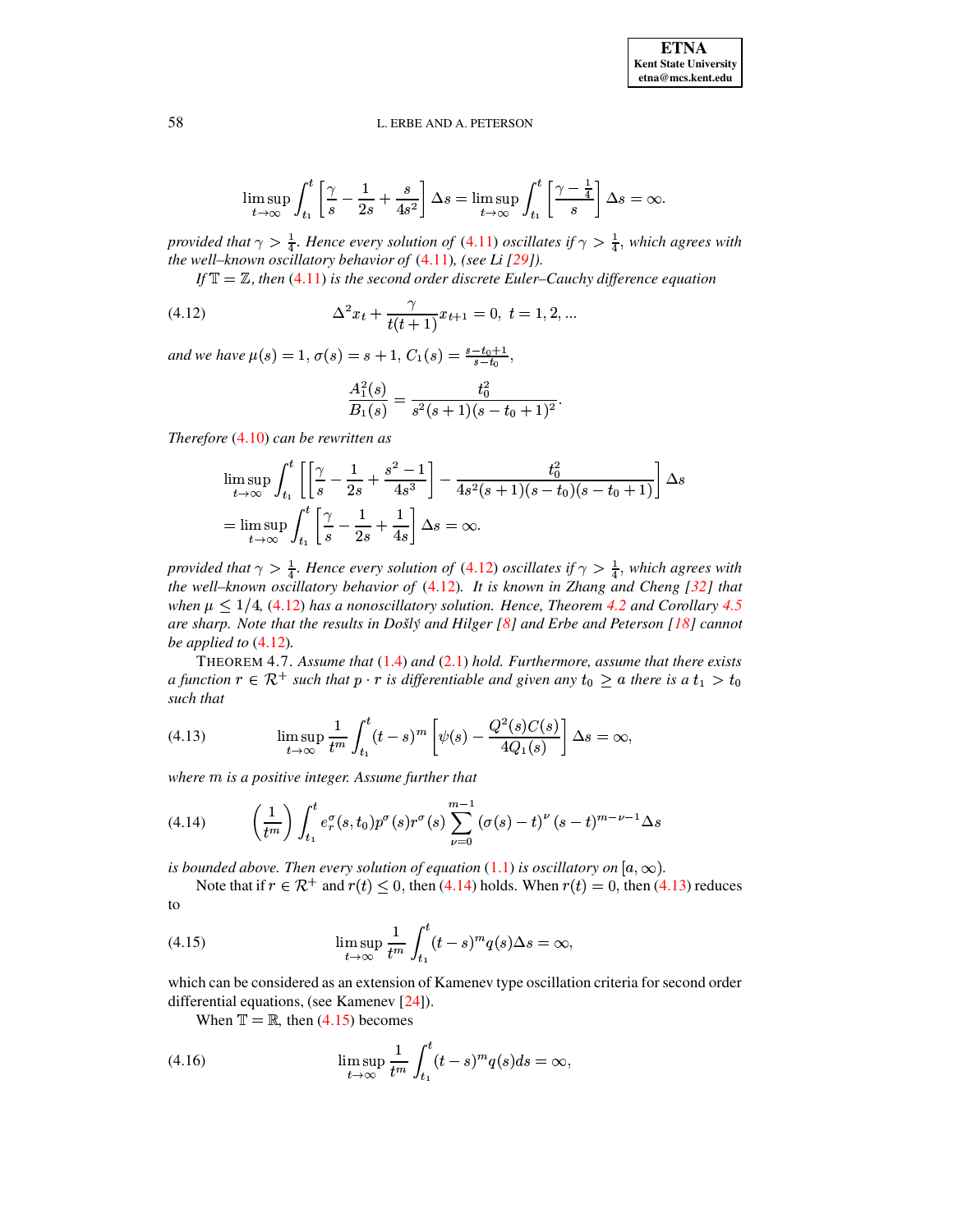and when  $\mathbb{T} = \mathbb{Z}$ , then (4.15) becomes

(4.17) 
$$
\limsup_{t \to \infty} \frac{1}{t^m} \sum_{s=t_1}^{t-1} (t-s)^m q(s) = \infty,
$$

We next give some sufficient conditions for the case when  $(2.2)$  holds, which guarantee that every solution of the dynamic equation (1.1) oscillates or converges to zero on  $[a, \infty)$ . The next result removes a monotonicity assumption on  $f$  in Bohner and Saker [6].

<span id="page-8-1"></span>THEOREM 4.8. Assume that (1.4) and (2.2) hold and assume there exists  $r \in \mathbb{R}^+$  such that  $p \cdot r$  is differentiable and such that (4.4) holds. Furthermore, assume

(4.18) 
$$
\int_{a}^{\infty} \frac{1}{p(t)} \int_{a}^{t} q(s) \Delta s \Delta t = \infty.
$$

and let  $(A)$  hold. Then every solution of equation  $(1.1)$  is either oscillatory or converges to zero on [ $a, \infty$ ).

<span id="page-8-6"></span>In a similar manner, one may establish the following theorem.

THEOREM 4.9. Let all of the conditions of Theorem 4.8 hold with condition (4.13) replacing  $(4.4)$ . Then every solution of equation  $(1.1)$  is oscillatory or converges to zero on  $[a,\infty).$ 

<span id="page-8-0"></span>5. Application to equations with damping. Our aim is to apply the results in section 4, to give some sufficient conditions for oscillation of all solutions of the dynamic equation  $(4.1)$  with damping terms. We note that all of the results in section 4, are true in the linear case. Before stating our main results in this section we will need the following Lemmas, (see Bohner and Peterson [4]).

LEMMA 5.1. If  $\alpha, \beta \in C_{rd}$  and

<span id="page-8-2"></span>(5.1) 
$$
1 - \mu(t)\alpha(t) + \mu^2(t)\beta(t) \neq 0, \quad t \in \mathbb{T},
$$

then the second order dynamic equation (4.1) with  $f(x) = x$  can be written in the self-adjoint form  $(1.5)$ , where

(5.2) 
$$
p(t) = e_{\gamma}(t, t_0), \quad q(t) = [1 + \mu(t)\gamma(t)]p(t)\beta(t)
$$

(5.3) 
$$
\gamma(t) = \frac{\alpha(t) - \mu(t)\beta(t)}{1 - \mu(t)\alpha(t) + \mu^2(t)\beta(t)}.
$$

LEMMA 5.2. If  $\alpha$  is a regressive function, then the second order dynamic equation (4.1) with  $f(x) = x$  can be written in the self-adjoint form

(5.4) 
$$
(p(t)x^{\Delta}(t))^{\Delta} + q(t)f \circ x^{\sigma} = 0,
$$

<span id="page-8-3"></span>where

(5.5) 
$$
p(t) = e_{\alpha}(t, t_0) \quad and \quad q(t) = \beta(t)p(t)
$$

<span id="page-8-5"></span>Now, by using the results in section  $3$  and Lemma  $5.1$  we have the following results immediately. The following results appear in [19].

THEOREM 5.3. Let p, q be defined as in  $(5.5)$  and ssume that  $(2.1)$  holds. Furthermore, assume that there exists a  $r \in \mathcal{R}$  with r differentiable such that (4.4) holds with

<span id="page-8-4"></span>(5.6) 
$$
\psi(t) = e_r(\sigma(t), t_0) \left[ q(t) + \frac{1}{2} (p(t)r(t))^{\Delta} + \frac{r^2(t)p(t)}{4C(t)} \right].
$$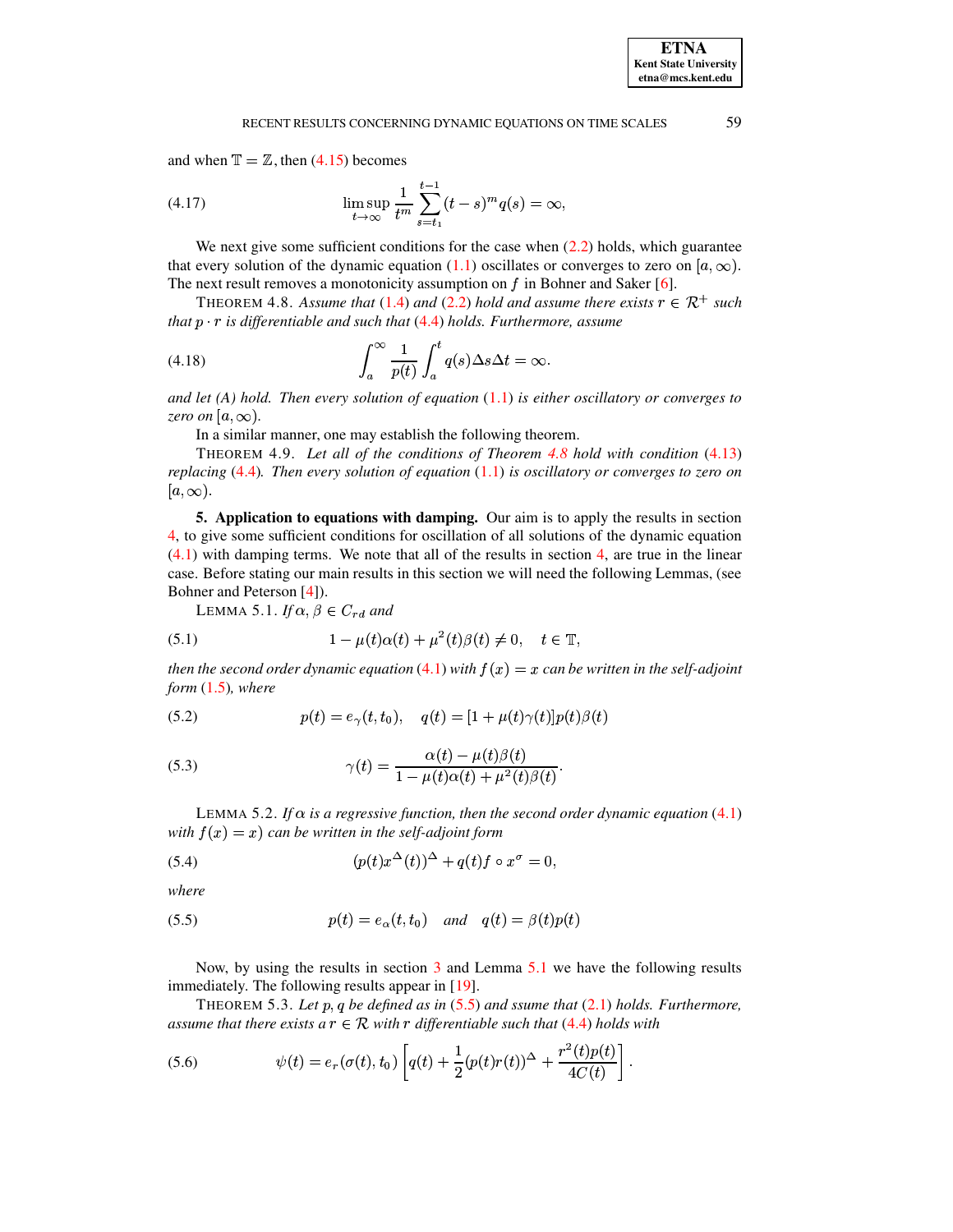*Then equation* [\(4.1\)](#page-4-1) *with*  $f(x) = x$  *is oscillatory on*  $[a, \infty)$ .

COROLLARY 5.4. Assume that  $(2.1)$  and  $(3.5)$  hold, where p and q are as defined in [\(5.5\)](#page-8-3). Then equation [\(4.1\)](#page-4-1) with  $f(x) = x$  is oscillatory on  $[a, \infty)$ .

COROLLARY 5.5. Assume that  $(2.1)$  and  $(4.6)$  hold except that the term  $Kq(t)$  is re*placed* by  $q(t)$ , where p and q are as defined in [\(5.5\)](#page-8-3). Then equation [\(4.1\)](#page-4-1) with  $f(x) = x$  is *oscillatory on*  $[a,\infty)$ .

<span id="page-9-1"></span>THEOREM 5.6. Assume that [\(2.1\)](#page-1-2) holds. Furthermore, assume that there exists  $r \in \mathcal{R}$ *with*  $r$  *differentiable such that* [\(4.10\)](#page-6-4) *holds, where*  $p$ ,  $q$  *and*  $\psi$  *are as defined by* [\(5.5\)](#page-8-3) *and* [\(5.6\)](#page-8-4) *respectively, and*  $m$  *is odd integer. Then* [\(4.1\)](#page-4-1) *with*  $f(x) = x$  *is oscillatory on*  $[a, \infty)$ .

THEOREM 5.7. *Assume that all the assumption of Theorem [5.3](#page-8-5) hold except that the condition* [\(2.1\)](#page-1-2) *is replaced by* [\(2.2\)](#page-1-4)*. If* [\(4.18\)](#page-8-6) *holds, then every solution of equation* [\(4.1\)](#page-4-1) *with*  $f(x) = x$  is oscillatory or converges to zero on  $[a,\infty).$ 

<span id="page-9-2"></span>THEOREM 5.8. *Assume that all the assumption of Theorem [5.6](#page-9-1) hold except that the condition* [\(1.3\)](#page-0-2) *is replaced by* [\(2.2\)](#page-1-4)*. If* [\(4.18\)](#page-8-6) *holds, then every solution of equation* [\(4.1\)](#page-4-1) *with*  $f(x) = x$  is oscillatory or converges to zero on  $[a,\infty)$ .

Oscillation criteria for equation [\(4.1\)](#page-4-1) are now elementary consequences of the oscillation results in Theorems [5.3](#page-8-5)[-5.8.](#page-9-2) The details are left to the reader.

<span id="page-9-0"></span>**6. Linear Second Order Dynamic Equations.** In this section we shall be interested in obtaining comparison theorems for the second order linear equations

<span id="page-9-3"></span>(6.1) 
$$
[p(t)x^{\Delta}(t)]^{\Delta} + q(t)x^{\sigma}(t) = 0,
$$

(6.2) 
$$
[p(t)y^{\Delta}(t)]^{\Delta} + a^{\sigma}(t)q(t)y^{\sigma}(t) = 0,
$$

(6.3) 
$$
[p(t)z^{\Delta}(t)]^{\Delta} + a(t)q(t)z^{\sigma}(t) = 0,
$$

where  $p(t) > 0$  and p, q, a are right-dense continuous on  $\mathbb{T}$ .

DEFINITION 6.1. *We say that a solution of* [\(6.1\)](#page-9-3) *has a generalized zero at in case*  $x(t) = 0$ . We say x has a generalized zero in  $(t, \sigma(t))$  in case  $x(t)x(\sigma(t)) < 0$  and  $\mu(t) > 0$ . *We* say that  $(6.1)$  *is disconjugate on the interval*  $[c, d]$ *, if there is no nontrivial solution of*  $(6.1)$  *with two (or more) generalized zeros in*  $[c, d]$ .

DEFINITION 6.2. *Equation* [\(6.1\)](#page-9-3) *is said to be nonoscillatory on*  $[\tau, \infty)$  *if there exists*  $c \in [\tau, \infty)$  such that this equation is disconjugate on  $[c, d]$  for every  $d > c$ . In the opposite *case* [\(6.1\)](#page-9-3) *is said to be oscillatory on*  $[\tau, \infty)$ *. Oscillation of* (6.1) *may equivalently be defined as follows. A nontrivial solution* <sup>Ú</sup> *of* [\(6.1\)](#page-9-3) *is called oscillatory if it has infinitely many* (isolated) generalized zeros in  $[\tau, \infty)$ . By the Sturm type separation theorem, one solution of [\(6.1\)](#page-9-3) *is (non)oscillatory iff every solution of* [\(6.1\)](#page-9-3) *is (non)oscillatory. Hence we can speak about oscillation or nonoscillation of equation* [\(6.1\)](#page-9-3)*.*

<span id="page-9-4"></span>Basic oscillatory properties of [\(6.1\)](#page-9-3) are described by the so-called Reid Roundabout Theorem which is proved e.g. in [\[4,](#page-19-0) Theorem 4.53, Theorem 4.57].

THEOREM 6.3 (Reid Roundabout Theorem). *The following statements are equivalent: (i) Equation* [\(6.1\)](#page-9-3) *is disconjugate on*  $[c, d]$ .

*(ii) Equation* [\(6.1\)](#page-9-3) *has a solution without generalized zeros on*  $[c, d]$ .

*(iii) The Riccati dynamic equation*

(6.4) 
$$
u^{\Delta}(t) + q(t) + \frac{u^2(t)}{p(t) + \mu(t)u(t)} = 0
$$

 $\int$  *has a* solution  $u$  with  $p(t) + \mu(t)u(t) > 0$  for  $t \in [c, d]^{\kappa}$  (except for the case when *d* is left-dense and right-scattered at which  $p + \mu u$  may be nonpositive).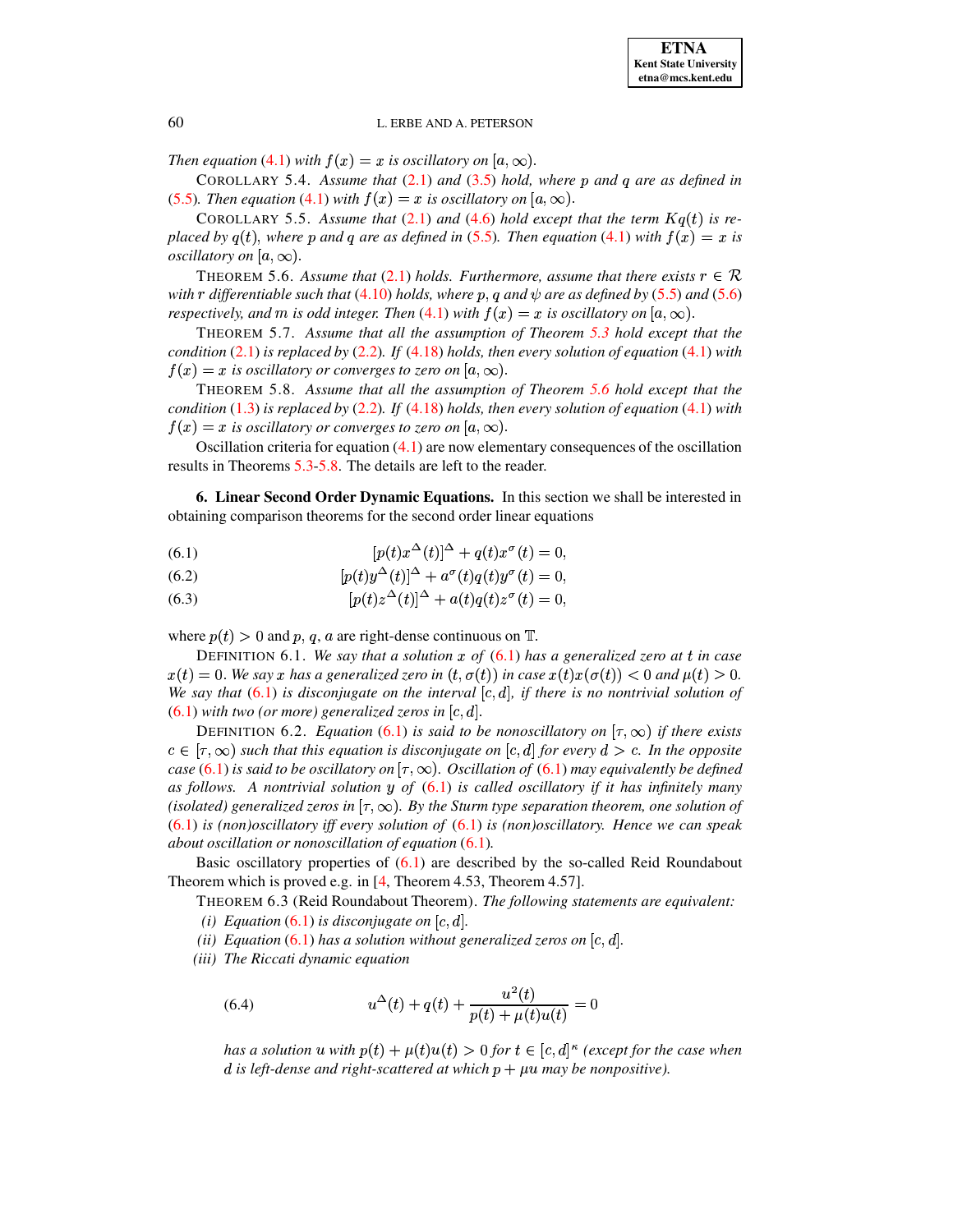(iv) The quadratic functional

$$
\mathcal{F}(\xi; c, d) = \int_c^d \left\{ p(t) \left( \xi^{\Delta}(t) \right)^2 - q(t) (\xi^{\sigma}(t))^2 \right\} \Delta t
$$

is positive definite for  $\xi \in U(c,d)$ , where

$$
U(c,d) = \{ \xi \in C_n^1[c,d] : \xi(c) = \xi(d) = 0 \}.
$$

This result makes it therefore clear that there are at least two methods of investigation of (non)oscillation of  $(6.1)$ . The first one – the *variational method* – is based on the equivalence of (i) and (iv) and its basic statement can be reformulated as follows:

LEMMA 6.4 (Variational method). If for any  $T \in [\tau, \infty)$  there exists  $0 \neq \xi \in U(T)$ , where

$$
U(T) = \{ \xi \in C_p^1[T, \infty) : \xi(t) = 0 \text{ for } t \in [\tau, T] \text{ and } \exists \hat{T}, \hat{T} > \sigma(T),
$$
  
such that  $\xi(t) = 0 \text{ for } t \in [\sigma(\hat{T}), \infty) \},$ 

such that  $\mathcal{F}(\xi;T,\infty) = \mathcal{F}(\xi,T,\sigma(\hat{T})) \leq 0$ , then (6.1) is oscillatory.

Another method of investigation for the oscillation theory of  $(6.1)$  is based on the equivalence of (i) and (iii) in Proposition  $6.3$ . This is usually referred to as the Riccati technique and by virtue of the Sturm Comparison Theorem implies that for nonoscillation of  $(6.1)$ , it is sufficient to find a solution of the Riccati-type inequality as given in the next lemma. A proof may be found in  $[12]$  or  $[4]$ .

LEMMA 6.5 (Riccati technique). *Equation*  $(6.1)$  is nonoscillatory if and only if there exists  $T \in [\tau, \infty)$  and a function u satisfying the Riccati dynamic inequality

<span id="page-10-0"></span>
$$
u^{\Delta}(t) + q(t) + \frac{u^{2}(t)}{p(t) + \mu(t)u(t)} \le 0
$$

with  $p(t) + \mu(t)u(t) > 0$  for  $t \in [T, \infty)$ .

For completeness, we recall the following (see  $[4]$ )

LEMMA 6.6 (Sturm-Picone Comparison Theorem). Consider the equation

(6.5) 
$$
[\tilde{p}(t)x^{\Delta}(t)]^{\Delta} + \tilde{q}(t)x^{\sigma}(t) = 0
$$

where  $\tilde{p}$  and  $\tilde{q}$  satisfy the same assumptions as p and q. Suppose that  $\tilde{p}(t) \leq p(t)$  and  $q(t) \leq \tilde{q}(t)$  on  $[T, \infty)$  for all large T. Then (6.5) is nonoscillatory on  $[\tau, \infty)$  implies (6.1) is *nonoscillatory on*  $[\tau, \infty)$ .

We mention first a few background details which serve to motivate the results in this section which may be found in [20]. Suppose that  $\mathbb T$  is the real interval  $[0, +\infty)$  so that (6.1) becomes

<span id="page-10-1"></span>(6.6) 
$$
[p(t)x'(t)]' + q(t)x(t) = 0,
$$

where  $p(t)$  is continuous and positive and  $q(t)$  is continuous on [0, + $\infty$ ). It was shown in [9] that if (6.6) is oscillatory, then multiplying the coefficient  $q(t)$  by a function  $a(t)$  where  $a(t) \ge 1$  and  $p(t)a'(t)$  is nonincreasing preserves oscillation; i.e.,

<span id="page-10-2"></span>(6.7) 
$$
[p(t)x'(t)]' + a(t)q(t)x(t) = 0,
$$

is also oscillatory. Of course, if  $q(t)$  is nonnegative, these results follow immediately from the usual Sturm-Picone Comparison Theorem, but when  $q(t)$  changes sign on each half line,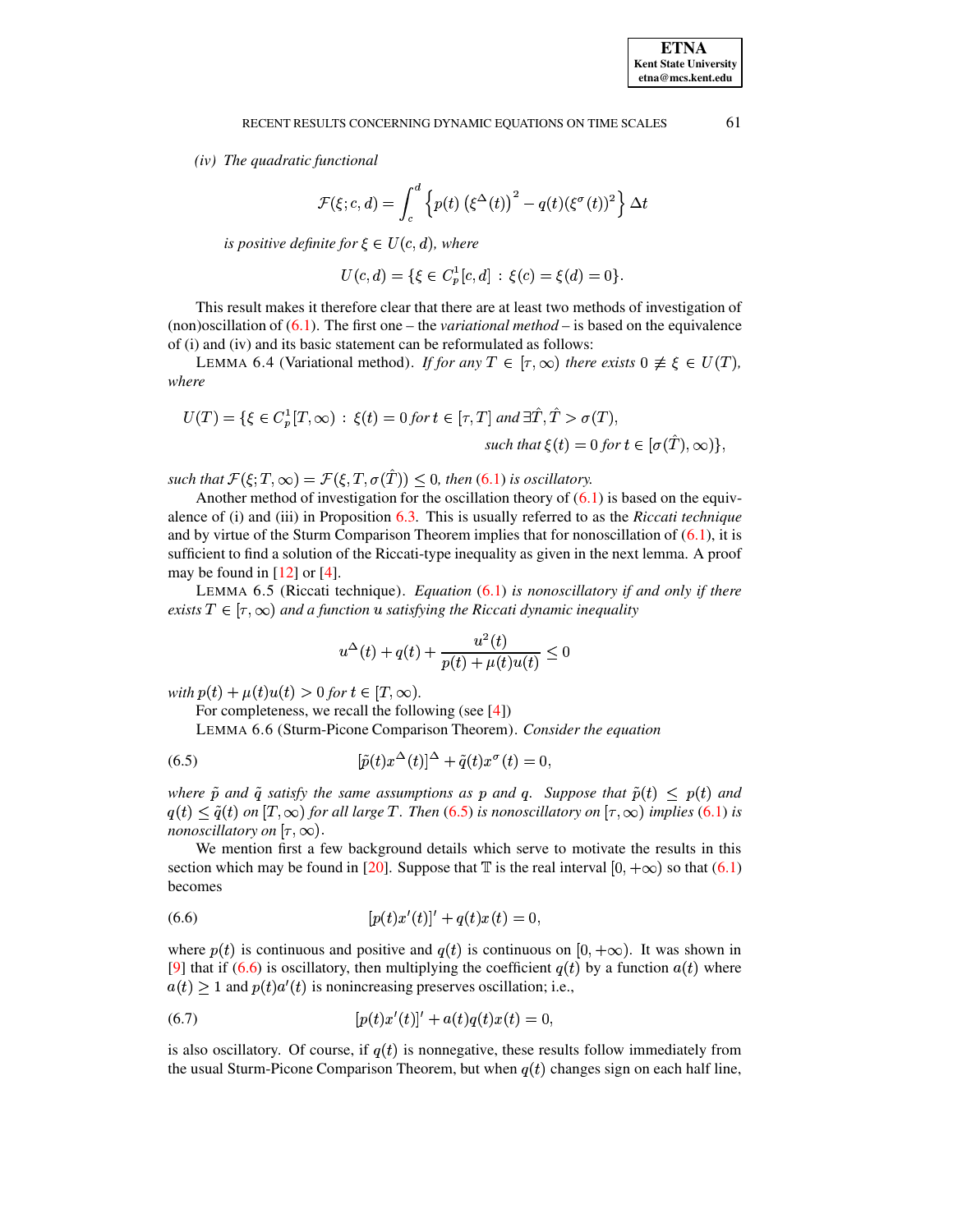oscillation of  $(6.7)$  is not obvious if  $(6.6)$  is oscillatory. One may also notice that if  $(6.6)$  is oscillatory and if  $a(t) = const = \lambda \ge 1$  then oscillation of (6.7) follows immediately from the Sturm-Picone Theorem by dividing the equation by  $\lambda$  (for the case when  $q(t)$  may change sign). This result, i.e., the statement that says that if  $(6.6)$  is oscillatory, then so is

 $(p(t)y')' + \lambda q(t)y = 0$ 

for any constant  $\lambda > 1$ , was also observed by Fink and St.Mary [21]. Kwong in [26] then showed that the result of [9] may be strengthened to a larger class of functions  $a(t)$  by relaxing somewhat the monotonicity assumption on  $p(t)a'(t)$  as given in [9]. We present below three different comparison theorems along with their corresponding corollaries, and show by examples, that they are all independent. In addition to extending the results of  $[26]$  and  $[9]$  in the case of equations  $(6.6)$  and  $(6.7)$  in the continuous case, the results we obtain are new in the discrete case and the more general time scales case. It should also be noted that because of the techniques of proof used, both  $(6.2)$  and  $(6.3)$  may be viewed as the time-scales extensions of (6.1), obtained when multiplying  $q(t)$  by  $a(t)$  (which is the same as  $a^{\sigma}(t)$  when  $T = R$ .)

Our first result shows that if, "on average",  $q(t)$  is more positive than negative, then the assumptions on  $a(t)$  are quite mild. To be precise, we have

THEOREM 6.7. Assume  $a \in C_{rd}^1$  and (i)  $\liminf_{t\to\infty} \int_T^t q(s) \Delta s \ge 0$  but  $\not\equiv 0$  for all large T,<br>(ii)  $\int_T^\infty \frac{1}{p(s)} \Delta s = \infty$ ,

- <span id="page-11-1"></span>
- (*iii*)  $0 < a(t) \leq 1$ ,  $a^{\Delta}(t) \leq 0$ .

<span id="page-11-3"></span>Then  $(6.1)$  is nonoscillatory implies  $(6.3)$  is nonoscillatory.

The corresponding "oscillation" result is

COROLLARY 6.8. Assume  $a \in C_{rd}^1$  and

- (i)  $\liminf_{t\to\infty} \int_T^t a(s)q(s)\Delta s \ge 0$  *but*  $\not\equiv 0$  *for all large T*,<br>(*ii*)  $\int_{\tau}^{\infty} \frac{1}{p(s)} \Delta s = \infty$ ,
- 

$$
(iii) \ \ a(t) \ge 1, \quad a^{\Delta}(t) \ge 0.
$$

<span id="page-11-2"></span>Then  $(6.1)$  is oscillatory implies  $(6.3)$  is oscillatory. If we strengthen the assumptions on  $a(t)$  somewhat, then we may relax the assumptions on  $q(t)$  and in this case, we consider the relation between  $(6.1)$  and  $(6.2)$ . For convenience, we state first the "oscillation" result.

THEOREM 6.9. Assume  $pa^{\Delta} \in C_{rd}^{1}$  and

(*i*) 
$$
a(t) \ge 1
$$
,  
\n(*ii*)  $\mu(t)a^{\Delta}(t) \ge 0$ ,  
\n(*iii*)  $(p(t)a^{\Delta}(t))^{\Delta} \le 0$ .

<span id="page-11-0"></span>Then  $(6.1)$  is oscillatory implies  $(6.2)$  is oscillatory.

In this case, the analogous "nonoscillation" result becomes

COROLLARY 6.10. If 
$$
p(\frac{1}{a})^{\Delta} \in C_{rd}^1
$$
,  
\n(i)  $0 < a(t) \le 1$ ,  
\n(ii)  $\mu(t)a^{\Delta}(t) \le 0$ ,  
\n(iii)  $\left(p(t) \left(\frac{1}{a(t)}\right)^{\Delta}\right)^{\Delta} \le 0$ .

Then  $(6.1)$  is nonoscillatory on implies  $(6.2)$  is nonoscillatory.

In the following theorem we let  $\chi$  denote the characteristic function of the set of rightscattered points T defined by

$$
\mathbb{T} := \{ t \in \mathbb{T} : \mu(t) > 0 \}.
$$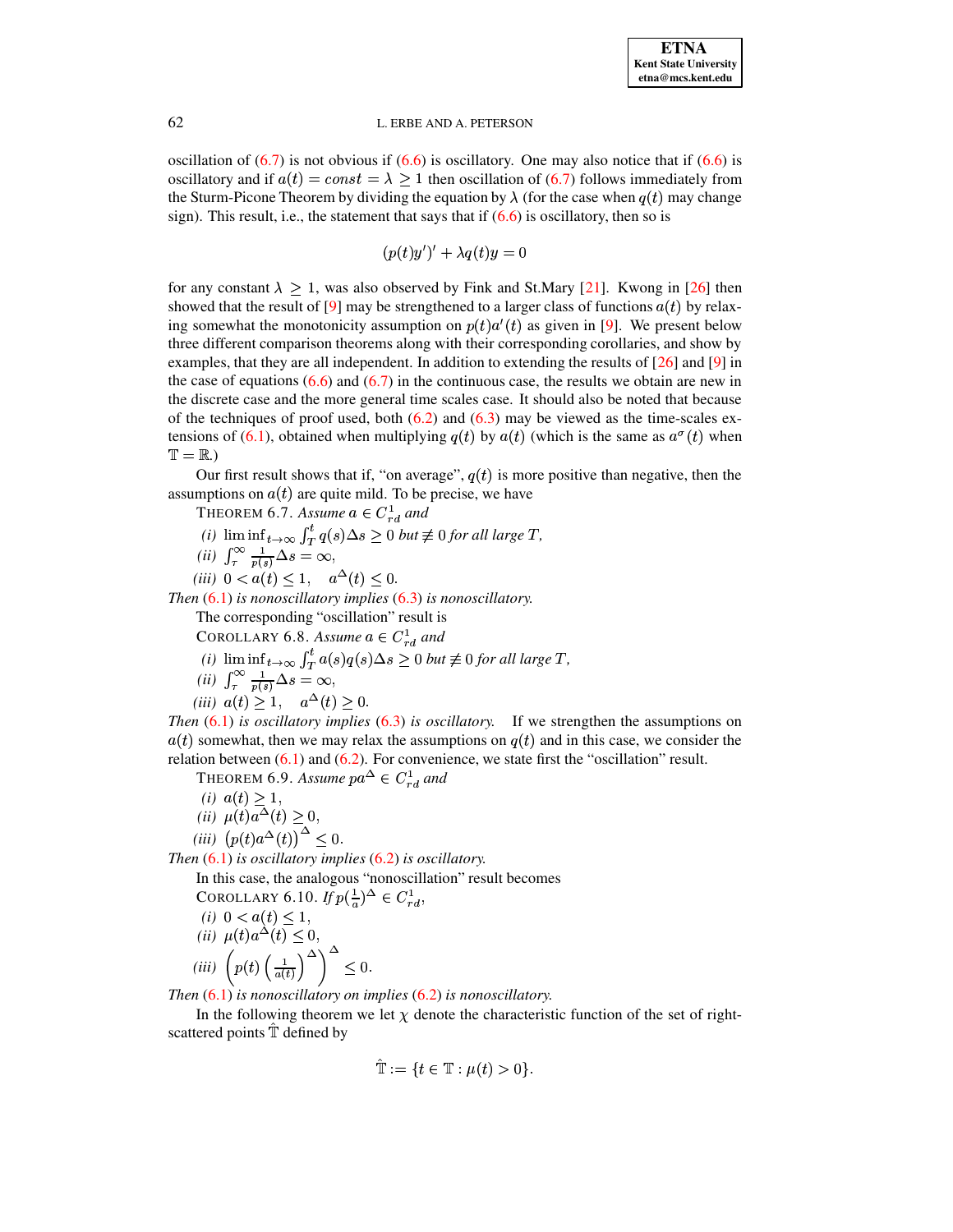<span id="page-12-2"></span>That is,

$$
\chi(t) := \begin{cases} 1, & t \in \hat{\mathbb{T}} \\ 0, & t \notin \hat{\mathbb{T}}. \end{cases}
$$

THEOREM 6.11. Assume  $pa^{\Delta} \in C_{rd}^1$ , and that the following conditions hold: (i)  $a(t) > 0$  and  $2a(t) + \mu(t)a^{\Delta}(t) \leq 2$ 

- (ii)  $p(t) > \epsilon_1 \mu(t)$  for some  $\epsilon_1 > 0$  and for all  $t \in \mathbb{T}$ ,
- (iii) there is an  $\epsilon_0 > 0$  such that the function

$$
G_{\epsilon_0}(t) := 2 \left( a^{\Delta}(t) p(t) \right)^{\Delta} - \frac{\left( a^{\Delta}(t) p(t) \right)^2}{a(t) \left( p(t) - \mu(t) \epsilon_0 \right)} \ge 0
$$

for all large t, where  $p(t) - \mu(t)\epsilon_0 > 0$ ,

(iv)  $\limsup_{t\to\infty} \chi(t) \int_{\tau}^{t} q(s) \Delta s > -\infty$ ,

(v) there exists a constant  $M > 0$  such that  $\chi(t)p(t) \leq M\mu(t)$ , for  $t \in \mathbb{T}$ .

<span id="page-12-1"></span>Then  $(6.1)$  is nonoscillatory implies  $(6.2)$  is nonoscillatory.

Again, we have a corresponding "oscillation" result:

COROLLARY 6.12. Assume  $p\left(\frac{1}{a}\right)^{\Delta} \in C_{rd}^{1}$  and that the following conditions hold:<br>(i)  $a(t) + \frac{\mu(t)a^{\Delta}(t)}{2a^{\sigma}(t)} \ge 1$  for all large t,

- 
- (ii) there is an  $\epsilon_1 > 0$  such that  $p(t) > \mu(t)\epsilon_1$  for  $t \in \mathbb{T}$ ,
- (iii) there exists  $\epsilon_0 > 0$  such that the function

$$
H_{\epsilon_0}(t) := 2 \left(\delta(t)\right)^{\Delta} + \frac{a(t)\delta^2(t)}{p(t) - \mu(t)\epsilon_0} \leq 0,
$$

for all large t, where  $p(t) - \mu(t)\epsilon_0 > 0$ , and where

$$
\delta(t) := \frac{p(t)a^{\Delta}(t)}{a(t)a^{\sigma}(t)} = -p(t)\left(\frac{1}{a(t)}\right)^{\Delta},
$$

(iv)  $\limsup_{t\to\infty}\chi(t)\int_{\tau}^{t}a^{\sigma}(s)q(s)\Delta s > -\infty$ ,

(v) there is an  $M > 0$  such that  $\chi(t)p(t) \leq M\mu(t)$  for all large t.

Then  $(6.1)$  is oscillatory, implies that  $(6.2)$  is oscillatory.

We notice in the last two results how the graininess function is involved in the criteria for oscillation/nonoscillation. In particular, for the case when  $\mathbb{T} = [0, +\infty)$ , then  $\mu(t) \equiv 0$ , so conditions (ii), (iv), and (v) of Corollary  $6.12$  hold trivially, and it may be shown that (iii) reduces to the condition of Kwong in [26]. The nonoscillation result Theorem 6.11 is new in all cases. It turns out that Lemma  $2.1$  is useful in proving the above results.

<span id="page-12-0"></span>**7. Examples and Remarks.** We begin this section with several examples showing the independence of the above criteria.

EXAMPLE 7.1. Let  $r > 1$ . Consider the time scale

$$
\mathbb{T}=r^{\mathbb{N}_0}:=\left\{r^k\,:\,k\in\mathbb{N}_0\,\right\}.
$$

In this case,  $\sigma(t) = rt$ ,  $\mu(t) = (r-1)t$  for all  $t \in \mathbb{T}$ , and any dynamic equation on the time scale  $r^{\mathbb{N}_0}$  is called an r-difference equation. Let

$$
a(t) = \frac{1}{t^2}, \ \ p(t) = t \ \ and \ \ q(t) = \frac{\gamma \ln r}{(r-1)t \ln t \ln(rt)} + \frac{\lambda (-1)^{N(t)}}{t \ln t},
$$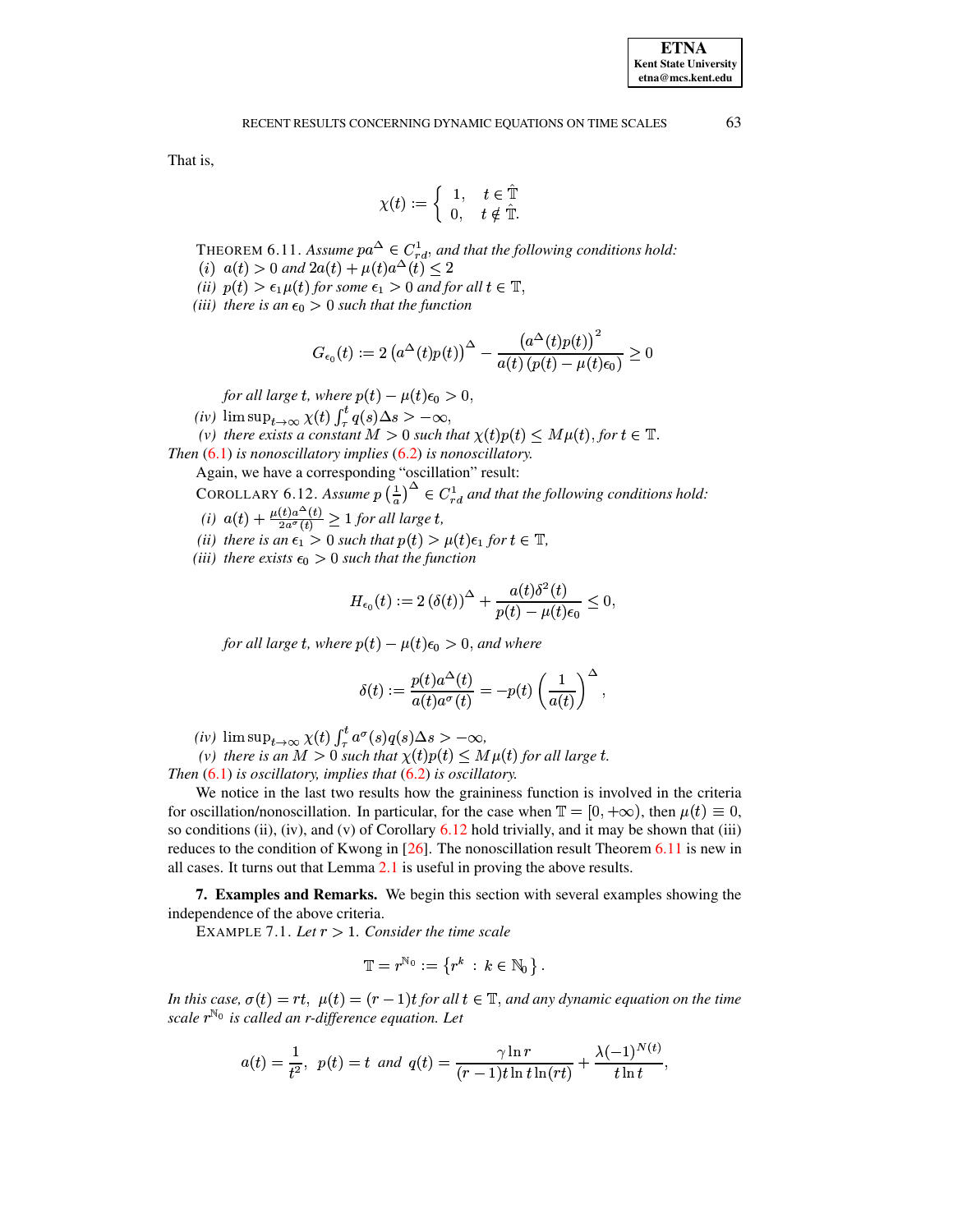where  $\gamma$ ,  $\lambda$  are real constants and  $N(t) := \ln t / \ln r \in \mathbb{N}_0$ . Observe that  $q(t)$  is not eventually of one sign for  $\lambda \neq 0$ . Since  $(\ln t)^{\Delta} = \frac{\ln r}{(r-1)t}$ , it follows that we have

$$
\int_{1}^{t} \frac{1}{p(s)} \Delta s = \int_{1}^{t} \frac{1}{s} \Delta s = \frac{(r-1)\ln t}{\ln r} \to \infty
$$

as  $t \to \infty$  and so (2.1) holds. Further,

$$
\left(p(t)\left(\frac{1}{a(t)}\right)^{\Delta}\right)^{\Delta} = (r+1)^2 t > 0
$$

for  $t \in \mathbb{T}$ , so condition (iii) of Corollary 6.10 fails to hold. Note that this condition is not even satisfied for any  $a(t) = t^{-\omega}$ ,  $\omega > 0$ . On the other hand, we have

$$
2a(t) (a^{\Delta}(t))^{\Delta}(p(t) - \mu(t)\epsilon_0) - (a^{\Delta}(t)p(t))^2 = \frac{(r+1)^2}{r^4t^4}[1 - 2(r-1)\epsilon_0] \ge 0
$$

for  $0 < \epsilon_0 \leq 1/[2(r-1)]$ , and condition (iii) of Theorem 6.11 is satisfied, and

$$
a^{\Delta}(t) = -\frac{r+1}{r^2t^3} < 0,
$$

so (iii) of Theorem 6.7 holds. If  $0 < \epsilon_1 < 1/(r-1) \leq M$ , then  $\epsilon_1 \mu(t) < p(t) \leq M\mu(t)$  for all  $t \in \mathbb{T}$ , so conditions (ii) and (v) of Theorem 6.11 hold. Breaking up the integral and using<br>the identity  $\int_t^{\sigma(t)} f(s) \Delta s = \mu(t) f(t)$  we get

$$
\int_t^{\infty} q(s) \Delta s = \frac{\gamma}{\ln t} + (r-1)\lambda (-1)^{N(t)} \left[ \frac{1}{\ln t} - \frac{1}{\ln (rt)} + \frac{1}{\ln (r^2 t)} - \dots \right].
$$

Hence

<span id="page-13-0"></span>
$$
\gamma - (r-1)\lambda < \ln t \int_t^\infty q(s) \Delta s < \gamma + (r-1)\lambda.
$$

In [30] it was proved that equation  $(6.1)$  is nonoscillatory provided

(7.1) 
$$
\lim_{t \to \infty} \frac{\mu(t) \frac{1}{p(t)}}{\int_{\tau}^{t} \frac{1}{p(s)} \Delta s} = 0
$$

and

$$
-\frac{3}{4} < \liminf_{t \to \infty} \mathcal{A}(t) \le \limsup_{t \to \infty} \mathcal{A}(t) < \frac{1}{4},
$$

where

$$
\mathcal{A}(t) := \left( \int_1^t \frac{1}{p(s)} \Delta s \right) \left( \int_t^\infty q(s) \Delta s \right)
$$

We have

$$
\frac{\mu(t)\frac{1}{p(t)}}{\int_1^t \frac{1}{p(s)}\Delta s} = \frac{\ln r}{\ln t}
$$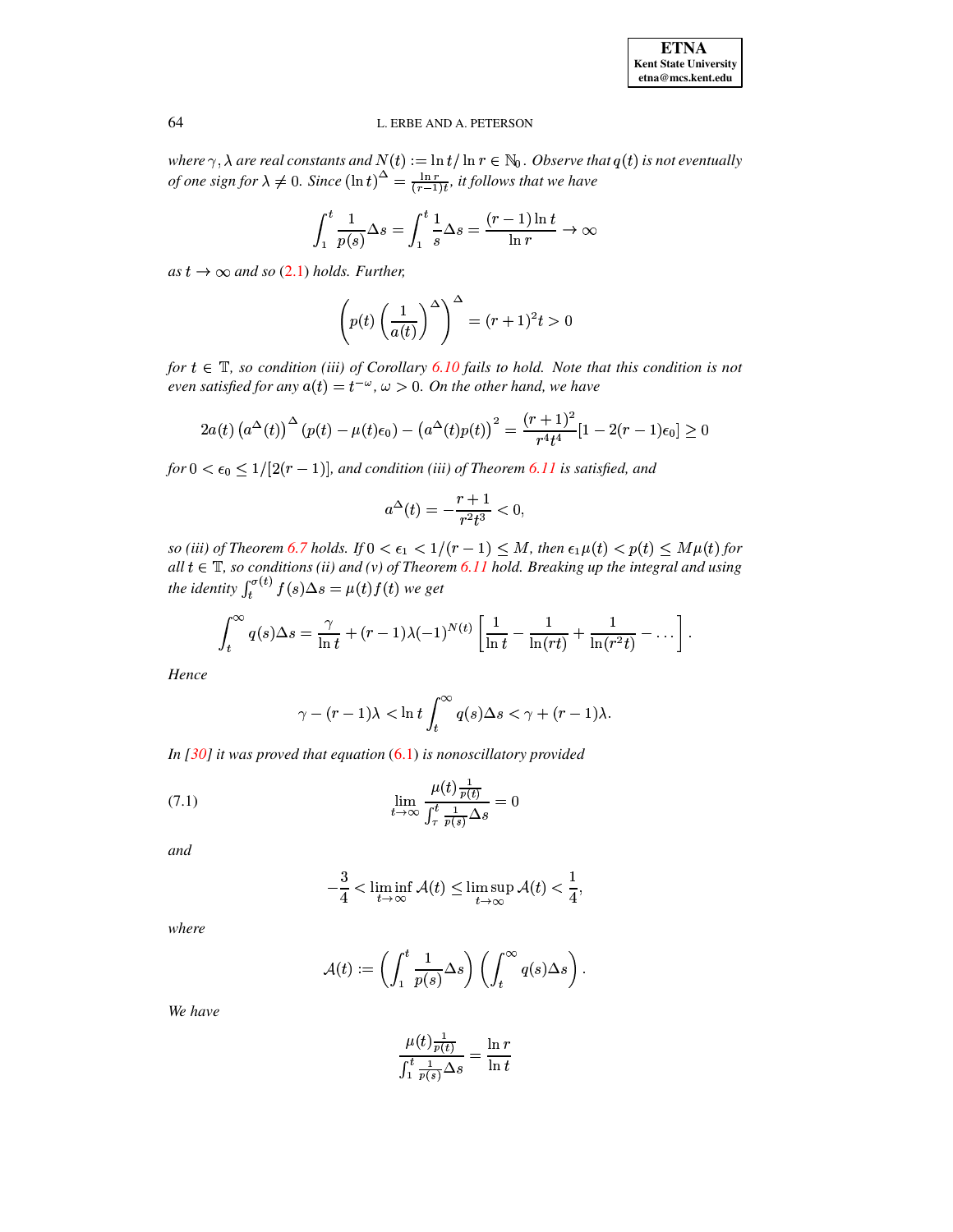and so condition  $(7.1)$  is satisfied. Further,

$$
\frac{r-1}{\ln r}[\gamma - (r-1)\lambda] < \mathcal{A}(t) < \frac{r-1}{\ln r}[\gamma + (r-1)\lambda].
$$

Set

$$
\alpha = \frac{\gamma(r-1)}{\ln r} \text{ and } \beta = \frac{\lambda(r-1)^2}{\ln r}.
$$

If  $\alpha \ge \beta > 0$  and  $\alpha + \beta < 1/4$ , then (6.1) is nonoscillatory and Theorem 6.7 or Theorem 6.11 can be applied to show that (6.3) and (6.2), respectively, are nonoscillatory. If  $0 < \beta < -\alpha$ and  $\alpha - \beta > -3/4$ , then (2.3) fails to hold, equation (6.1) is nonoscillatory and in this case, only Theorem 6.11 can be applied.

EXAMPLE 7.2.

(i) Let  $\mathbb{T} = \mathbb{Z}$ ,  $a(t) = 1/\sqrt{t}$  and  $p(t) = \sqrt{t} + \sqrt{t+1}$ . Then condition (v) of Theorem 6.11 fails to hold since  $p(t)$  is unbounded. Theorem 6.7 (for  $q(t)$  satisfying (2.3)) or Corollary 6.12 can be applied since

$$
\sum_{t=\tau}^{\infty} \frac{1}{p(t)} = \sum_{t=\tau}^{\infty} \frac{1}{\sqrt{t} + \sqrt{t+1}} = \infty,
$$

$$
\Delta a(t) = \frac{\sqrt{t} - \sqrt{t+1}}{\sqrt{t(t+1)}} < 0
$$

and

$$
\Delta\left(p(t)\Delta\left(\frac{1}{a(t)}\right)\right) = \Delta\left[\left(\sqrt{t+1} + \sqrt{t}\right)\left(\sqrt{t+1} - \sqrt{t}\right)\right] = 0.
$$

(ii) Let  $\mathbb{T} = \mathbb{Z}$ ,  $a(t) = t^{-2}$  and  $p(t) = (2t + 1)^{-1}$ . Then condition (ii) of Theorem 6.11 fails to hold since  $p(t) \rightarrow 0$  as  $t \rightarrow \infty$ . Theorem 6.7 (for  $q(t)$  satisfying (2.3)) or Corollary 6.12 can be applied since

$$
\sum_{t=\tau}^{\infty} \frac{1}{p(t)} = \sum_{t=\tau}^{\infty} (2t+1) = \infty,
$$

$$
\Delta a(t) = \frac{-1 - 2t}{t^2(t+1)^2} < 0
$$

and

$$
\Delta\left(p(t)\Delta\left(\frac{1}{a(t)}\right)\right) = \Delta\left((2t+1)^{-1}(2t+1)\right) = 0.
$$

(iii) Let  $\mathbb{T} = \mathbb{Z}$ ,  $a(t) = \gamma^{-t}$ ,  $\gamma > 1$  and  $p(t) = \lambda^t$ ,  $\lambda \in (0,1)$ . Then condition (ii) of Theorem 6.11 and condition (ii) of Theorem 6.7 fail to hold since  $p(t) \rightarrow 0$  as  $t \rightarrow \infty$  and

$$
\sum_{t=\tau}^{\infty} \frac{1}{p(t)} = \sum_{t=\tau}^{\infty} \lambda^{-t} = \infty,
$$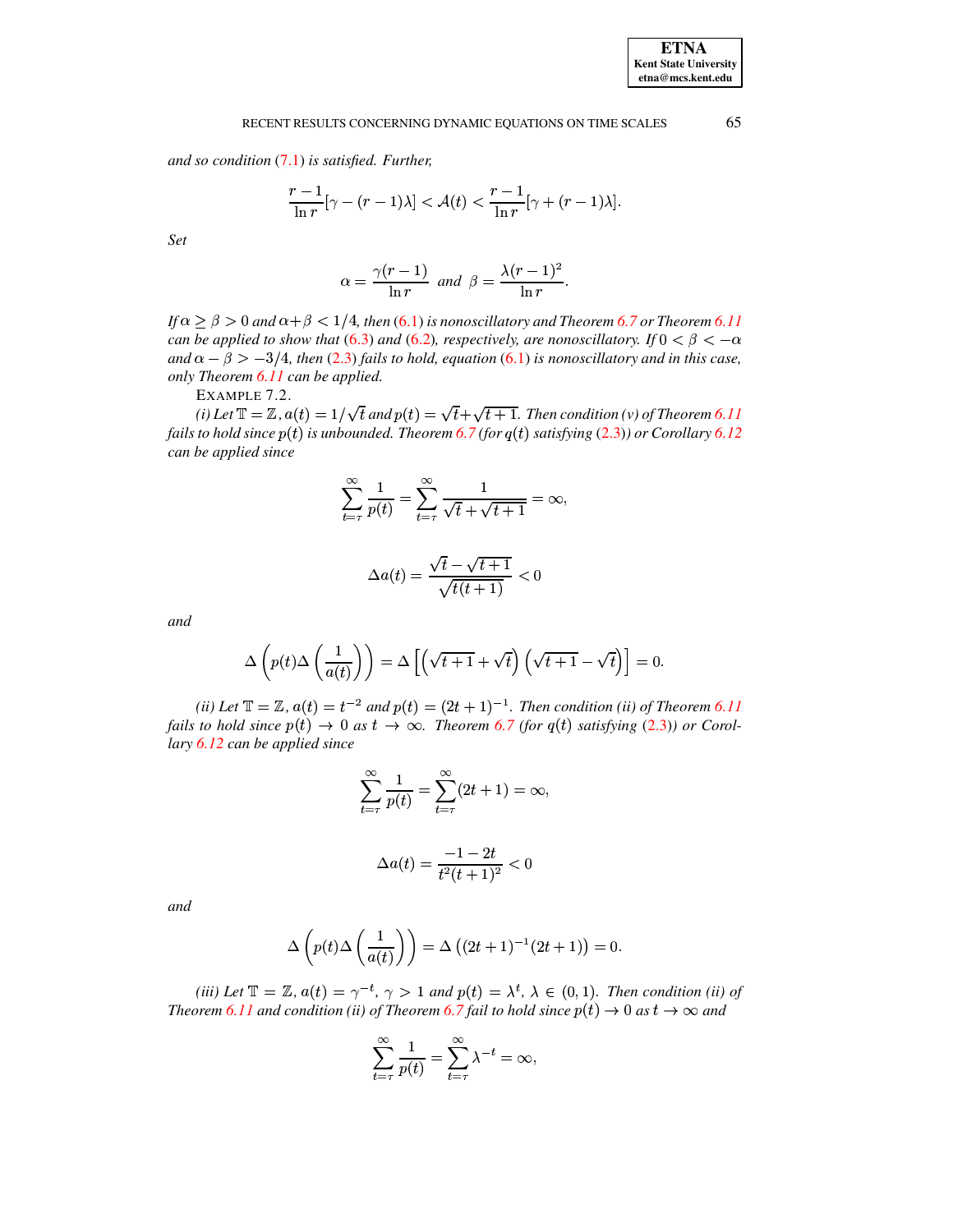*respectively. On the other hand, the assumptions of Corollary [6.12](#page-12-1) are satisfied provided*  $\gamma \lambda \in (0,1]$  since we have

$$
\Delta a(t) = (1 - \gamma)\gamma^{-t-1} < 0
$$

*and*

$$
\Delta\left(p(t)\Delta\left(\frac{1}{a(t)}\right)\right)=(\gamma-1)(\gamma\lambda-1)(\gamma\lambda)^t<0.
$$

*Notice that only Corollary [6.12](#page-12-1) can be applied in this case.*

Following the idea of the above examples, it is not difficult to find examples showing the independence of Theorem [6.9](#page-11-2) and Corollary [6.12.](#page-12-1)

EXAMPLE 7.3. Let  $\mathbb{T} = \mathbb{Z}$ ,  $p(t) = 1$ ,

$$
a(t) = \frac{1}{2t + (-1)^t} \text{ and } q(t) = \frac{\gamma}{t(t+1)} + \frac{\lambda(-1)^t}{t}.
$$

It is easy to see that  $q(t)$  changes sign for  $\lambda \neq 0$  and

$$
\Delta a(t) = \frac{-2 + 2(-1)^t}{(2t + 2 - (-1)^t)(2t + (-1)^t)} \leq 0.
$$

*It can also be shown that conditions (iii) from Corollary [6.12](#page-12-1) and (iii) from Theorem [6.11](#page-12-2) fail to hold since*

$$
\Delta\left(p(t)\Delta\left(\frac{1}{a(t)}\right)\right) = 4(-1)^t
$$

 $\int \tan^2 2a(t)(1-\epsilon_0)\Delta^2a(t)-(\Delta a(t))^2$  is equal to a fraction with a positive denominator and *a numerator such that the coefficient in the numerator of the highest power* <sup>k</sup> *changes sign. Further we have*

$$
\gamma - \lambda < t \sum_{s=t}^{\infty} q(s) < \gamma + \lambda.
$$

*Hence, if*  $\gamma \geq \lambda > 0$  *and*  $\gamma + \lambda < 1/4$ *, then equation* [\(6.1\)](#page-9-3) *is nonoscillatory and* [\(2.3\)](#page-1-1) *holds, so only Theorem [6.7](#page-11-1) can be applied. We may obtain the same conclusion for the corresponding oscillatory counterparts provided*  $a(t) = 2t + (-1)^t$  and  $\gamma - \lambda > 1/4$  with  $\lambda > 0$ .

REMARK 7.4. *(Case*  $\mathbb{T} = \mathbb{R}$ *) (i) In this case, with the assumption that the expression*  $p(t)a'(t)$  is differentiable, condition *(iii)* of Theorem [6.11](#page-12-2) is equivalent to

$$
2a(t)(p(t)a'(t))' - p(t)(a'(t))^{2} \ge 0,
$$

*while condition (iii) of Corollary [6.12](#page-12-1) takes the form*

$$
a(t)(p(t)a'(t))' - 2p(t)(a'(t))^{2} \geq 0.
$$

*This shows that Corollary [6.12](#page-12-1) is a consequence of Theorem [6.11](#page-12-2) in this case. This remark holds* also for the oscillatory counterparts if  $\mathbb{T} = \mathbb{R}$ , see [\[26\]](#page-19-8).

*(ii) Theorem*  $6.9$  *(and Corollary*  $6.12$ *) do not require*  $a(t)$  *to be nondecreasing (resp. nonincreasing*) on  $\mathbb{T} = \mathbb{R}$ . Indeed, with  $a(t) = 1 - 1/t$  and  $p(t) = (t - 1)^2$  we have an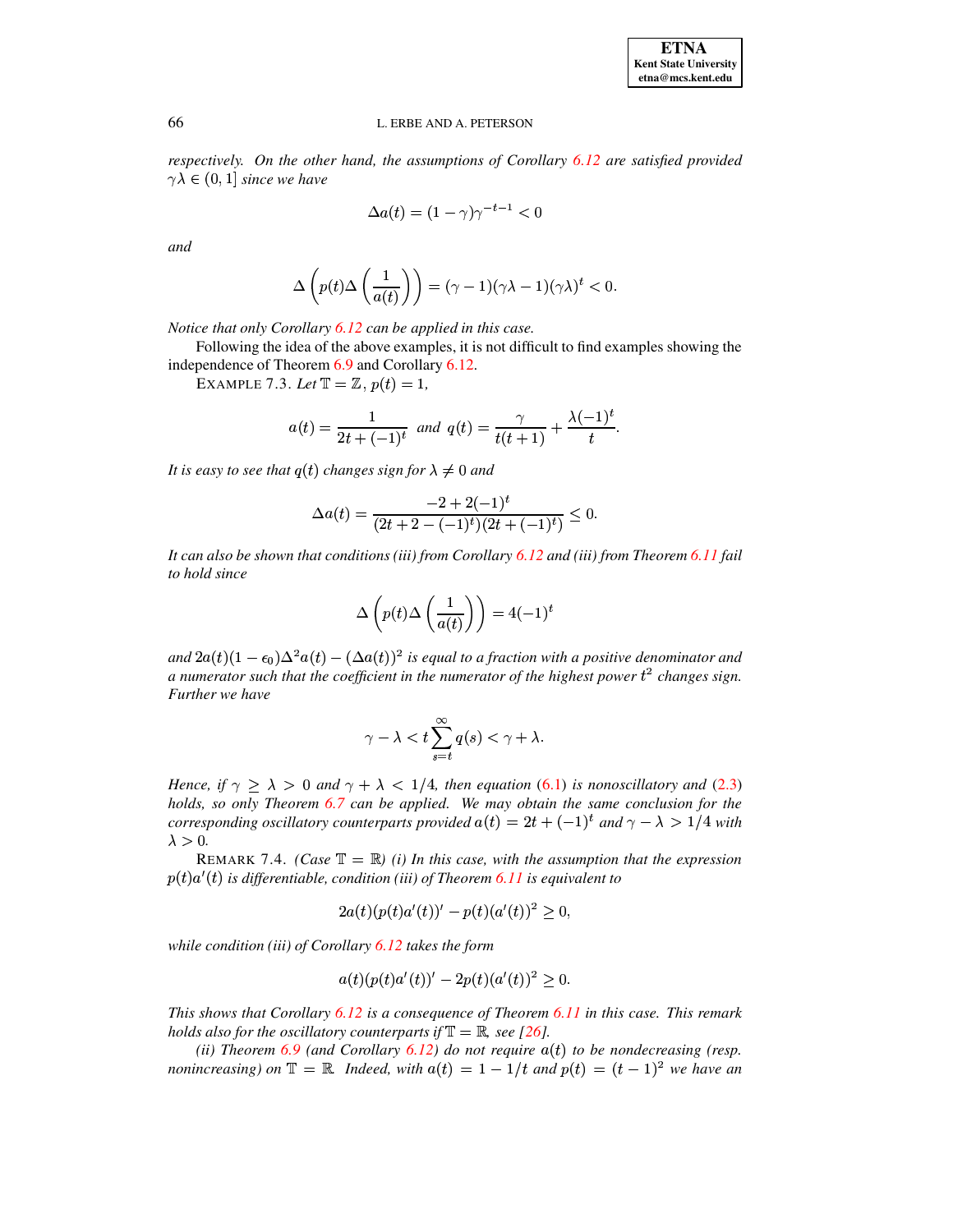| <b>ETNA</b>                  |
|------------------------------|
| <b>Kent State University</b> |
| etna@mcs.kent.edu            |

*example of an increasing* - *, where Corollary [6.12](#page-12-1) can be applied. This, however, has no "discrete" counterpart since conditions (ii) from Corollary [6.12](#page-12-1) and (v) from Theorem [6.11](#page-12-2) fail* to hold when  $\mathbb{T} = \mathbb{Z}$ . Note that in Theorem [6.7](#page-11-1) (and Corollary [6.8\)](#page-11-3) the function  $a(t)$  is *required to be nonincreasing (resp. nondecreasing) on any time scale.*

REMARK 7.5. *(Repeated application)*

*(i) A repeated application of Theorem [6.9](#page-11-2) (resp. Corollary [6.12\)](#page-12-1) gives the following more general result: Let equation* [\(6.1\)](#page-9-3) *be oscillatory (resp. nonoscillatory), and let the functions*  $a_1(t), a_2(t), \ldots, a_n(t)$  satisfy the assumptions of Theorem [6.9](#page-11-2) (resp. of Corollary [6.12\)](#page-12-1) and *let*  $a(t) = \prod_{i=1}^{n} a_i(t)$ . Then equation [\(6.2\)](#page-9-3) is oscillatory (resp. nonscillatory). It is easy to see that this result is indeed more general; e.g., let  $\mathbb{T} = \mathbb{Z}$ ,  $a_1(t) = a_2(t) = t^{-1}$  and  $p(t) =$ **1.** The functions  $a_1(t), a_2(t)$  satisfy all the assumptions of Corollary [6.12,](#page-12-1) but condition *(iii) fails to hold for*  $a(t) = t^{-2}$ *. Therefore, an iteration (repeated application) gives a better result. Note that the (weaker) assumption (iii) of Theorem [6.11](#page-12-2) is satisfied directly for*  $a(t) = t^{-2}$ , however, but to apply this theorem directly, one needs an additional restriction *on*  $q(t)$ .

*(ii) Theorem 6.11 can also be applied repeatedly for monotonic functions*  $a(t)$  *but we must show that* 

$$
\limsup_{t\to\infty}\chi(t)\int_{\tau}^t q(s)\Delta s > -\infty \ \ \text{implies} \ \ \limsup_{t\to\infty}\chi(t)\int_{\tau}^t a^\sigma(t)q(s)\Delta s > -\infty.
$$

*By the time scale version of the second mean value theorem of integral calculus, see [\[30\]](#page-19-20), there exists*  $T = T(t) \in \mathbb{T}$  *such that* 

$$
\limsup_{t \to \infty} \chi(t) \int_{\tau}^{t} a^{\sigma}(t) q(s) \Delta s
$$
\n
$$
\geq \limsup_{t \to \infty} \chi(t) \left[ a(\tau) \int_{\tau}^{T(t)} q(s) \Delta s + a(t) \int_{T(t)}^{t} q(s) \Delta s \right].
$$

*The* expression on the right-hand side is greater than  $-\infty$  since  $a(t)$  is bounded and both *integrals are of the same type as that in the assumptions.*

Additional comments may be made to extend the results to dynamic equations of the form

(7.2) 
$$
\left[a(t)p(t)z^{\Delta}(t)\right]^{\Delta} + a(t)q(t)z^{\sigma}(t) = 0,
$$

 $\blacksquare$ 

(7.3) 
$$
\left[a(t)p(t)y^{\Delta}(t)\right]^{\Delta} + a^{\sigma}(t)q(t)y^{\sigma}(t) = 0,
$$

(7.4) 
$$
\left[p(t)y^{\Delta}(t)\right]^{\Delta} + a^{\sigma}(t)q(t)y^{\sigma}(t) = 0.
$$

<span id="page-16-0"></span>We leave this to the interested reader.

**8. Euler–Cauchy Dynamic Equation.** In this section we are concerned with the socalled Euler–Cauchy dynamic equation

<span id="page-16-1"></span>(8.1) 
$$
\sigma(t)tx^{\Delta\Delta} + atx^{\Delta} + bx = 0,
$$

on a time scale  $\mathbb T$  (see [\[23\]](#page-19-21) for these results), where we assume  $t_0 = \inf \mathbb T > 0$ . We will assume throughout the regressivity condition

$$
\sigma(t)t - at\mu(t) + b\mu^{2}(t) \neq 0
$$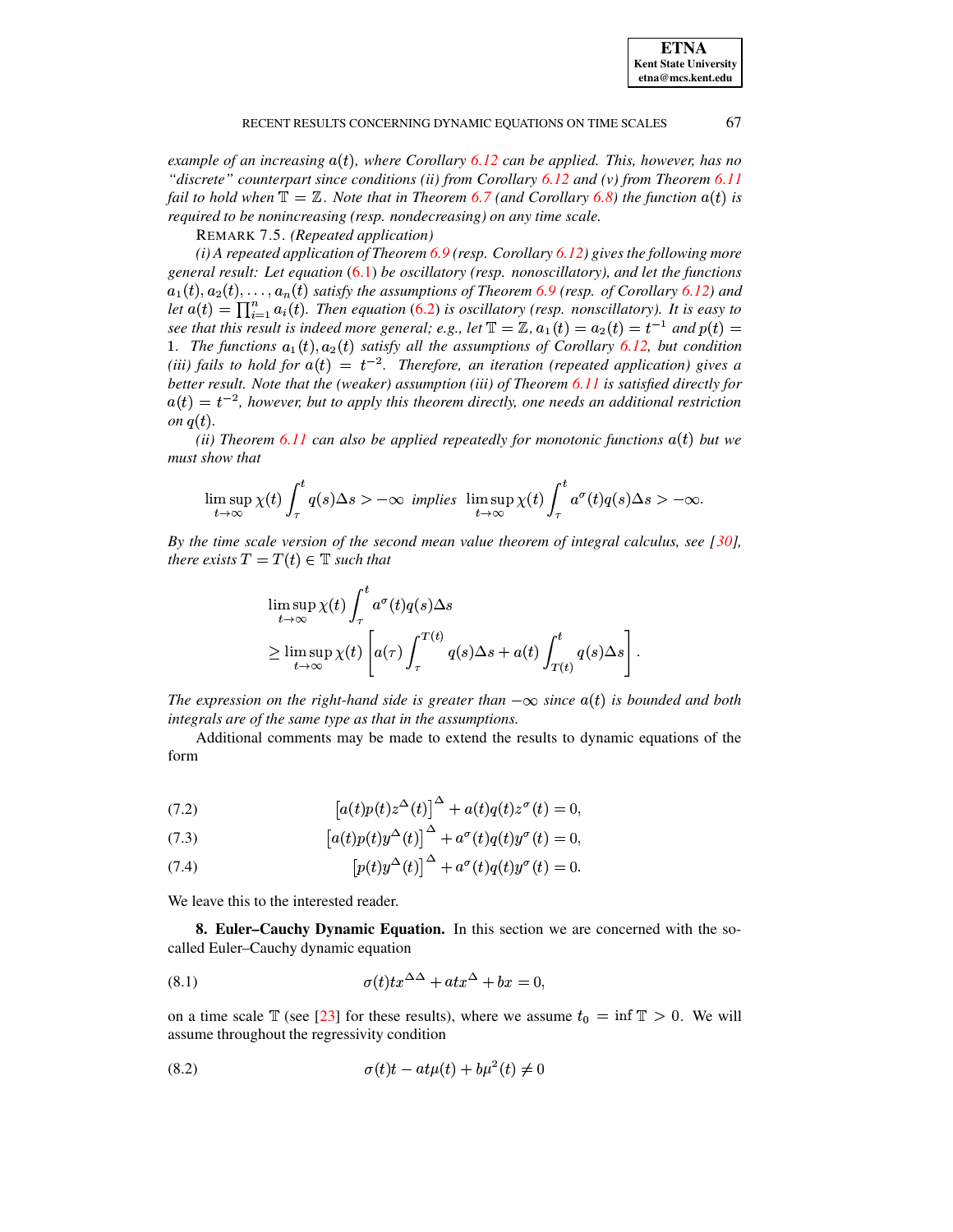for  $t \in \mathbb{T}^n$ . The equation

$$
\lambda^2 + a\lambda + b = 0
$$

is called the characteristic equation of the Euler–Cauchy dynamic equation  $(8.1)$  and the roots of  $(8.3)$  are called the characteristic roots of  $(8.1)$ .

<span id="page-17-0"></span>We have then

THEOREM 8.1. Assume  $\lambda_1, \lambda_2$  are solutions of the chacteristic equation [\(8.3\)](#page-17-0). If  $\lambda_1 \neq$  $\lambda_2$ , *then* 

$$
x(t) = c_1 e_{\lambda_1}(t,t_0) + c_2 e_{\lambda_2}(t,t_0)
$$

*is a* general solution of [\(8.1\)](#page-16-1). If  $\lambda_1 = \lambda_2$ , then

$$
x(t) = c_1 e_{\frac{\lambda_1}{t}}(t, t_0) + c_2 e_{\frac{\lambda_1}{t}}(t, t_0) \int_{t_0}^t \frac{1}{s + \lambda_1 \mu(s)} \Delta s
$$

*is a general solution of* [\(8.1\)](#page-16-1)*.*

Next we would like to show that if our characteristic roots are complex, then there is a nice form for all real-valued solutions of the Euler–Cauchy dynamic equation in terms of the generalized exponential and trigonometric functions. Even in the difference equations case the complex roots are not considered (see Kelley and Peterson [\[27\]](#page-19-22)).

THEOREM 8.2. Assume that the characteristic roots of  $(8.1)$  are complex, that is  $\lambda_{1,2} =$  $\alpha \pm i\beta$ , where  $\beta > 0$ , and  $\frac{\alpha}{t}, \frac{\beta}{t + \alpha u(t)} \in \mathcal{R}$ . Then

$$
x(t)=c_1e_{\frac{\alpha}{t}}(t,t_0)\cos_{\frac{\beta}{t+\alpha\mu(t)}}(t,t_0)+c_2e_{\frac{\alpha}{t}}(t,t_0)\sin_{\frac{\beta}{t+\alpha\mu(t)}}(t,t_0)
$$

*is a general solution of the Euler–Cauchy dynamic equation* [\(8.1\)](#page-16-1)*.*

In the remainder of this section we will be concerned with the oscillation of the Euler– Cauchy dynamic equation  $(8.1)$ . We assume throughout this section that  $\mathbb T$  is now unbounded above. We now show if the characteristic roots of  $(8.1)$  are complex how a general solution can be written in terms of the classical exponential function and classical trigonometric functions.

LEMMA 8.3. If the characteristic roots are complex, that is  $\lambda_{1,2} = \alpha \pm i\beta$ , where  $\beta > 0$ , *then*

$$
x(t) = A(t) (c_1 \cos B(t) + c_2 \sin B(t)),
$$

*where*

$$
A(t) = e^{\int_{t_0}^t \Re(\xi_{\mu(\tau)}(\frac{\alpha+i\beta}{\tau}))\Delta\tau},
$$
  

$$
B(t) = \int_{t_0}^t \Im\left(\xi_{\mu(\tau)}(\frac{\alpha+i\beta}{\tau})\right)\Delta\tau
$$

*is a general solution of the Euler–Cauchy dynamic equation* [\(8.1\)](#page-16-1)*. If, in addition, every point in*  $\mathbb{T}$  *is isolated, then for*  $t \in \mathbb{T}$ *,* 

$$
A(t) = \prod_{\tau=t_0}^{\rho(t)} \frac{1}{\tau} \sqrt{((\tau + \mu(\tau)\alpha)^2 + \beta^2 \mu^2(t))},
$$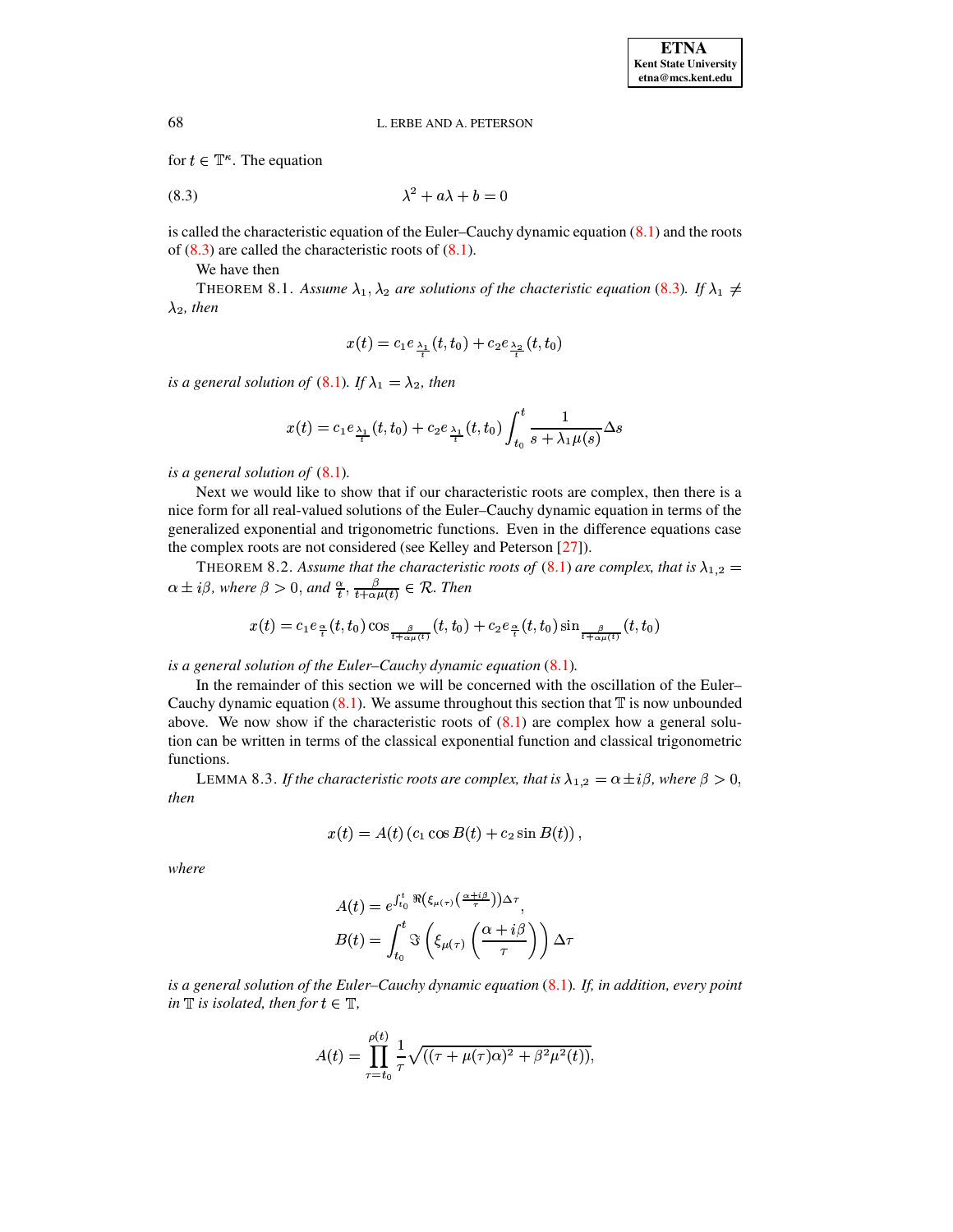$$
B(t) = \sum_{\tau=t_0}^{\rho(t)} Arctan\left(\frac{\beta\mu(\tau)}{\tau + \alpha\mu(\tau)}\right)
$$

DEFINITION 8.4. If the characteristic roots of  $(8.1)$  are complex, then we say the Euler-Cauchy dynamic equation  $(8.1)$  is oscillatory iff  $B(t)$  is unbounded.

As a well-known example note that if  $\mathbb T$  is the real interval  $[1,\infty)$  and the Euler-Cauchy equation has complex roots, then the Euler–Cauchy equation is oscillatory. This follows from what we said here because in this case by  $(1.1)$ 

$$
B(t) = \beta \int_1^t \frac{1}{\tau} d\tau = \beta \log t
$$

which is unbounded. If  $\mathbb{T} = q^{\mathbb{N}_0}$ , where  $q > 1$ , then one can again show that  $B(t)$  is unbounded and hence the Euler-Cauchy dynamic equation on  $\mathbb{T} = q^{\mathbb{N}_0}$  is oscillatory when the characteristic roots are complex. If  $\mathbb{T} = \mathbb{N}$ , then

$$
B(t) = \sum_{k=1}^{t-1} Arctan\left(\frac{\beta}{k+\alpha}\right),
$$

which can be shown to be unbounded and hence the Euler-Cauchy dynamic equation on  $\mathbb{T} = \mathbb{N}$  is oscillatory when the characteristuc roots are complex. These last two examples were shown in Bohner and Saker [6], Erbe, Peterson, and Saker [19], and Erbe and Peterson  $[14]$ , but here we established these results directly.

THEOREM 8.5 (Comparison Theorem). Let  $\mathbb{T}_1 := \{t_0, t_1, \dots \}$  and  $\mathbb{T}_2 := \{s_0, s_1, \dots \}$ , where  $\{t_n\}$  and  $\{s_n\}$  are strictly increasing sequences of positive numbers with limit  $\infty$ . If the Euler-Cauchy equation (8.1) on  $\mathbb{T}_1$  is oscillatory and  $-\alpha < \frac{s_n}{\mu(s_n)} \leq \frac{t_n}{\mu(t_n)}$ , for  $n \geq 0$ , then the Euler-Cauchy equation  $(8.1)$  on  $\mathbb{T}_2$  is oscillatory.

<span id="page-18-2"></span>THEOREM 8.6. Assume every point in the time scale  $\mathbb T$  is isolated and  $\lim_{t\to\infty}\frac{t}{u(t)}$ exists as a finite number, then the Euler-Cauchy equation in the complex characteristic roots case is oscillatory on  $\mathbb{T}$ .

Theorem 8.6 does not cover the case when T is a time scale where  $\lim_{t\to\infty} \frac{t}{\mu(t)} = \infty$ . The next theorem considers a time scale where  $\lim_{t\to\infty} \frac{t}{\mu(t)} = \infty$ .

<span id="page-18-3"></span>THEOREM 8.7. Let  $p \ge 0$  and let  $\mathbb{T}_p := \{t_n : t_0 = 1, t_{n+1} = t_n + \frac{1}{t_n^2}, n \in \mathbb{N}_0\}$ . In the complex characteristic roots case, the Euler-Cauchy dynamic equation  $(8.1)$  is oscillatory on  $\text{T}_p$ .

One might think that one could use the argument in the proof of Theorem 8.7 to show that if there is an increasing unbounded sequence of points  $\{t_j\}$  in  $\mathbb T$  with  $\mu(t_j) = \frac{1}{t^p}$ , then the Euler-Cauchy equation  $(8.1)$  is oscillatory on  $\mathbb T$  in the complex characteristic roots case. The following example shows that the same type of argument does not work.

EXAMPLE 8.8. Assume that the Euler-Cauchy dynamic equation (8.1) has complex characteristic roots  $\alpha \pm i\beta$ ,  $\beta > 0$  and  $\mathbb{T} := \bigcup_{n=1}^{\infty} [(n-1)^2 + 1, n^2]$ , then (8.1) is oscillatory.

#### **REFERENCES**

- <span id="page-18-0"></span>[1] E. AKIN, L. ERBE, B. KAYMAKÇALAN, AND A. PETERSON, Oscillation results for a dynamic equation on a time scale, J. Diff. Equations Appl., 7 (2001), pp. 793-810.
- [2] B. AULBACH AND S. HILGER, Linear dynamic processes with inhomogeneous time scale, in Nonlinear Dynamics and Quantum Dynamical Systems, Akademie-Verlag, Berlin, 1990, pp. 9-20.
- <span id="page-18-1"></span>[3] M. BOHNER, O. DOŠLÝ, AND W. KRATZ, An oscillation theorem for discrete eigenvalue problems, Rocky Mountain J. Math., 33 (2003), pp. 1233-1260.